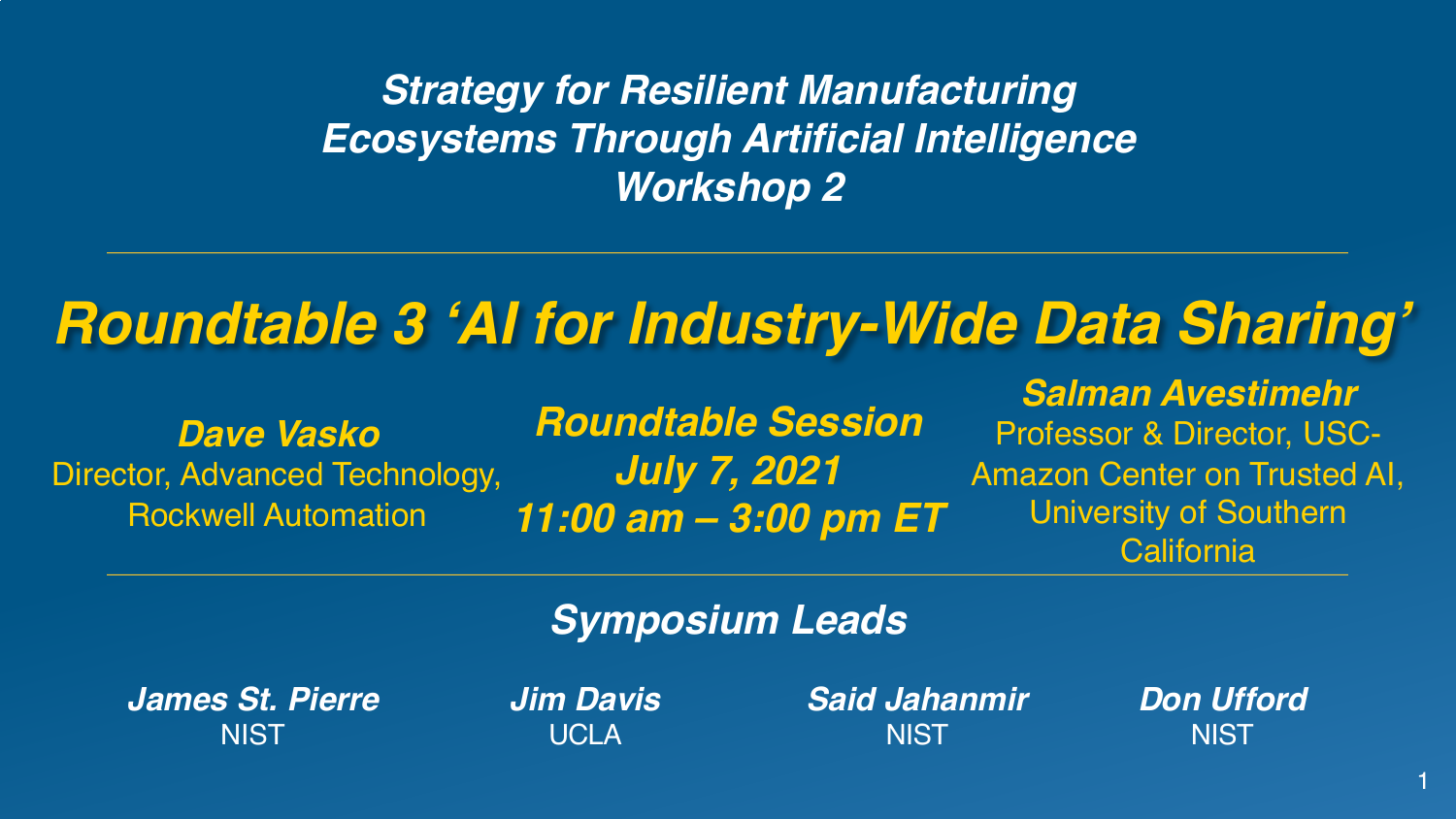### *AI for Industry-Wide Data Sharing July 7, 2021*

*Dave Vasko* Director, Advanced Technology Rockwell Automation

#### *Salman Avestimehr*

Professor & Director, USC-Amazon Center on Trusted AI, USC

Neil Coles, Principal Systems Architect, Ethics & Society/Cloud + AI, Microsoft Corporation

Jan de Nijs, LM Fellow for Enterprise Digital Production, Lockheed Martin

Jenny Du, Professor, Electrical and Computer Engineering, Mississippi State University

Henry Kautz, Division Director, CISE/IIS, National Science Foundation

Chris Krampitz, Senior Director of Technology Strategy, MxD

Soundar Kumara, Allen, E, & M., Pearce Professor of IME, Penn State University, University Park

KC Morris, Group Leader, Information Modeling and Testing, NIST

Michelle Pastel, Senior Manager, Manufacturing 4.0, Corning

Sudarsan Rachuri, Technology Manager, Advanced Manufacturing Office, DOE

Maja Vukovic, IBM Fellow AI Research, IBM

Wei Wang, Professor and Director, Scalable Analytics Institute (ScAi), UCLA

Dave Dorheim, Head Workshop Writer

Yoh Kawano, Spatial Data Scientist/Research Consultant/Lecturer, Office of Advanced Research Computing, UCLA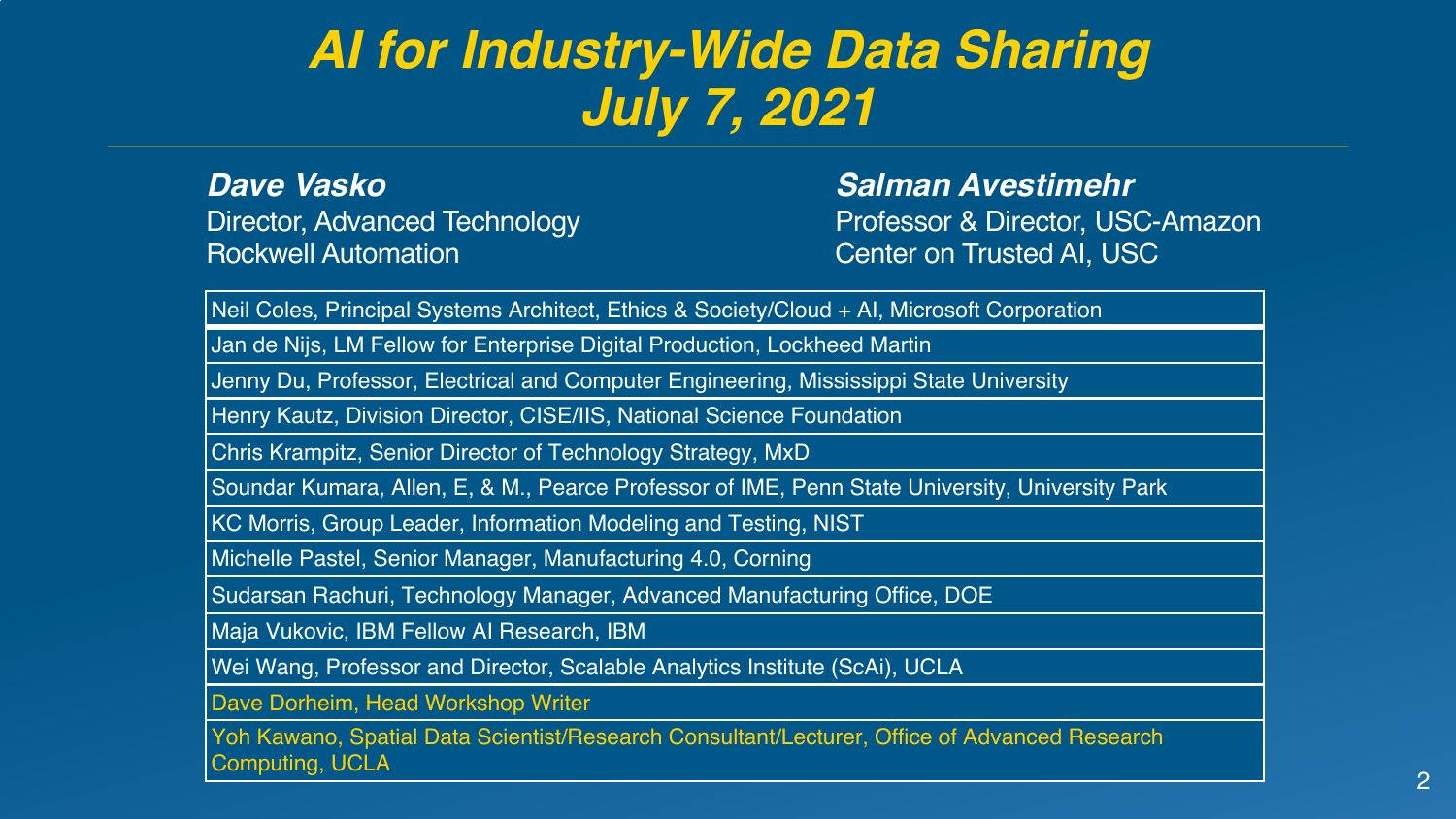

| <b>Timeline (EST)</b> | <b>Presenter and Topic</b>                                               | <b>Duration</b>   |
|-----------------------|--------------------------------------------------------------------------|-------------------|
| 11:00AM - 11:10AM     | Symposium Co-Chair (James St. Pierre): Introductions and how the         | $10 \text{ mins}$ |
|                       | overall Workshop is coming together, statement of objectives and how     |                   |
|                       | the roundtable will work                                                 |                   |
| 11:10AM - 11:30AM     | Roundtable Co-Chairs (Dave Vasko & Salman Avestimehr) :                  | 20 mins           |
|                       | Discussion framework and questions                                       |                   |
| $11:30AM - 1:30PM$    | Roundtable Participants (All): Address questions                         | 120 mins          |
| 1:30PM - 1:40PM       | <b>Break</b>                                                             | $10 \text{ mins}$ |
| $1:40PM - 2:00PM$     | Roundtable Participants (All): Summarize findings and preparation for    | 20 mins           |
|                       | report out discussion (bullet points prepared by Organizing Committee    |                   |
|                       | member)                                                                  |                   |
| $2:00PM - 2:55PM$     | Roundtable Co-Chairs (Dave Vasko & Salman Avestimehr) : Report           | 55 mins           |
|                       | out and open discussion with roundtable and general participants:        |                   |
|                       | Roundtable co-chairs report out<br>1.                                    |                   |
|                       | 2.<br>Q&A facilitated by roundtable co-chairs (bullet points prepared by |                   |
|                       | <b>Organizing Committee member)</b>                                      |                   |
| $2:55PM - 3:00PM$     | Symposium Co-Chair (James St. Pierre): Closing remarks                   | 5 min             |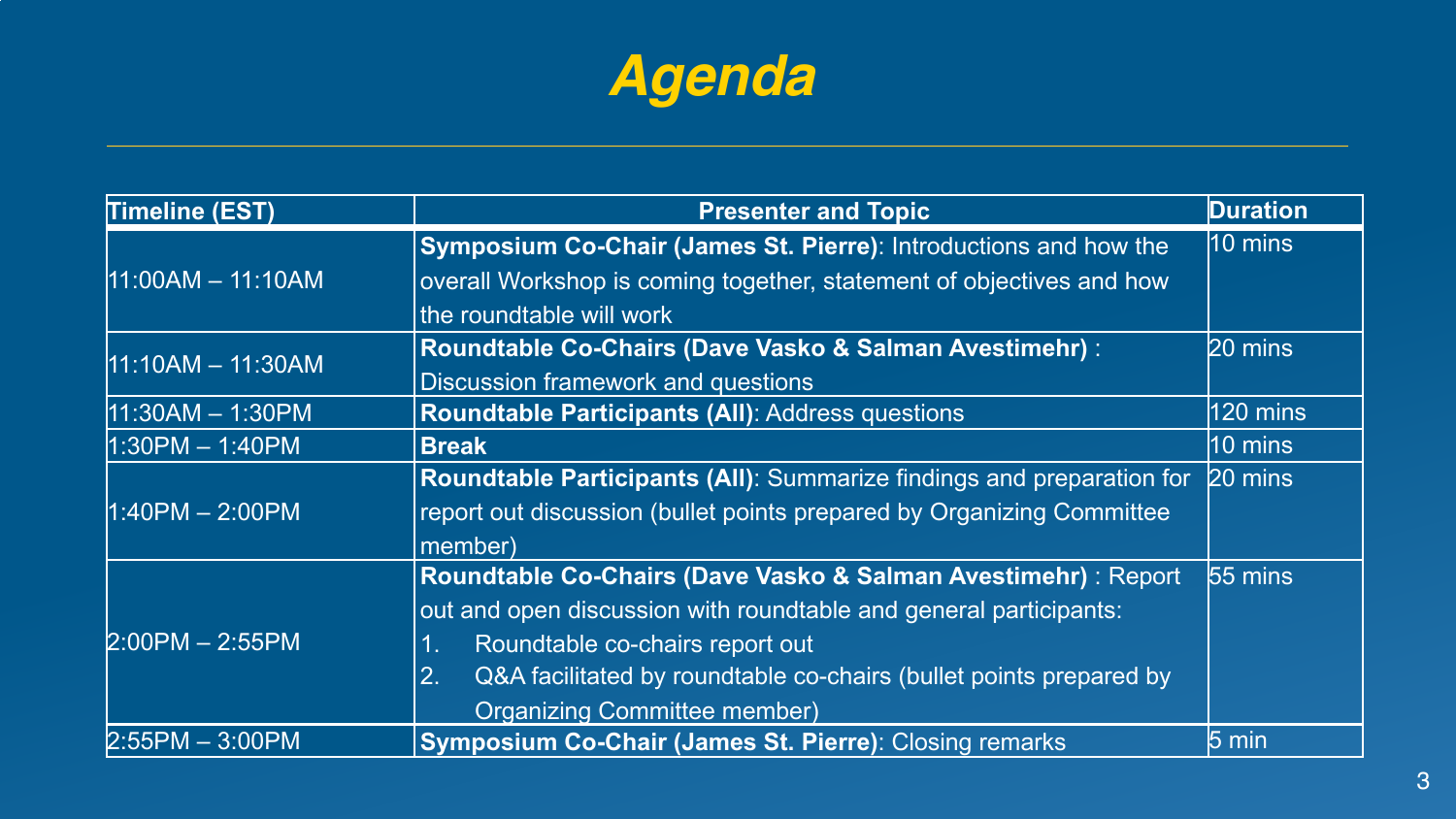# *U.S. Advanced Manufacturing Competitiveness*

*Global Leadership: Making the right* products the right way, the first time, at the right time and place

Operations: Precision, productivity, performance, safety, products-as-aservice, manufacturing-as-a-service

Digitalization: Digital transformation and resurgence of AI

Sustained Pandemic Impacts: Supply chain resilience

Environment: Consumption, waste sustainability, climate change, carbon intensity

Security: National security, dependence, cybersecurity

# *CONVERGING DRIVERS ADVANCED MANUFACTURING*

Manufacturing ecosystem resilience Global competitiveness and economic market share

Reduced energy and material consumption; environmental sustainability

National cyber and data security and opportunity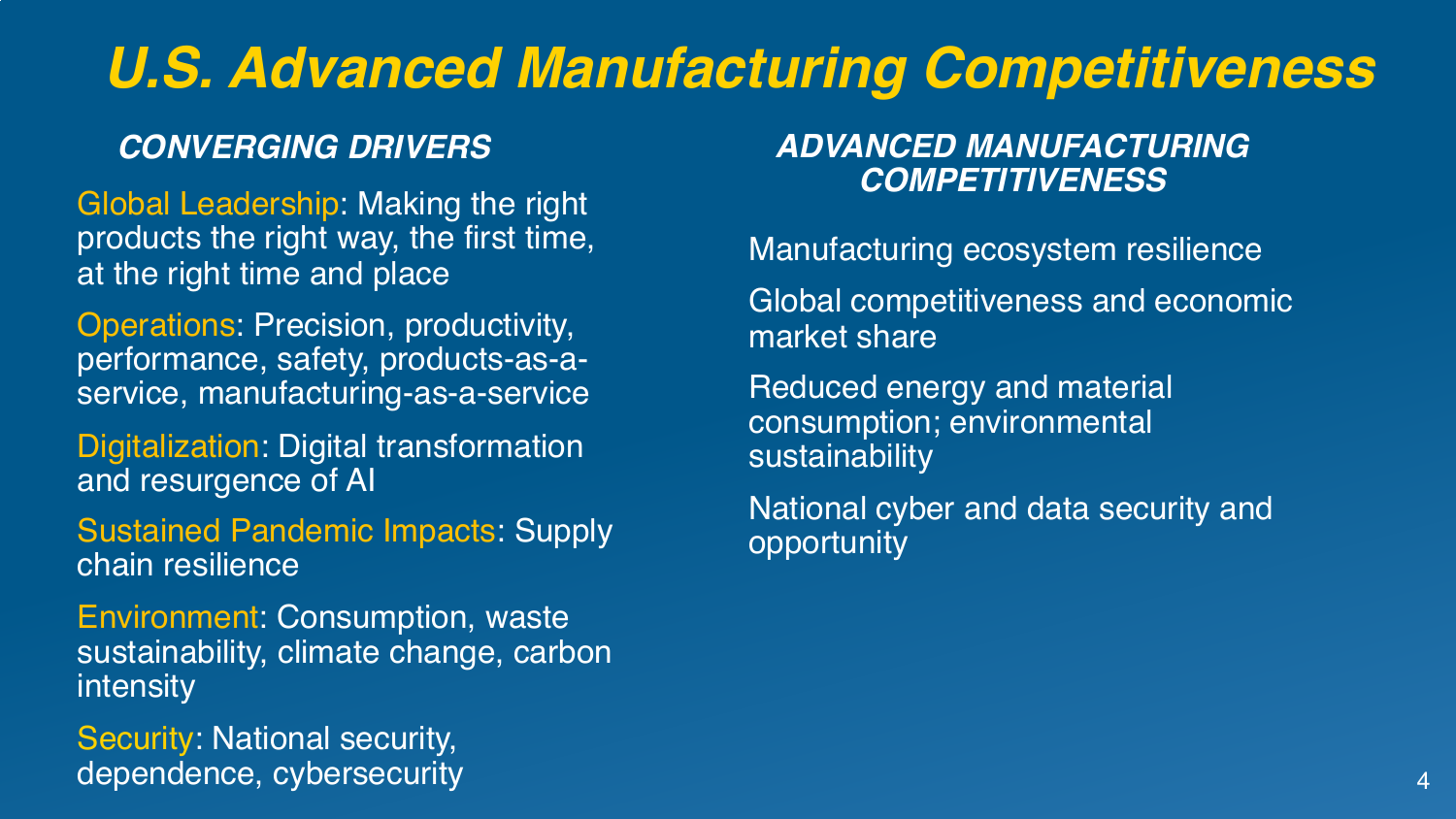### *Implementation Framework*

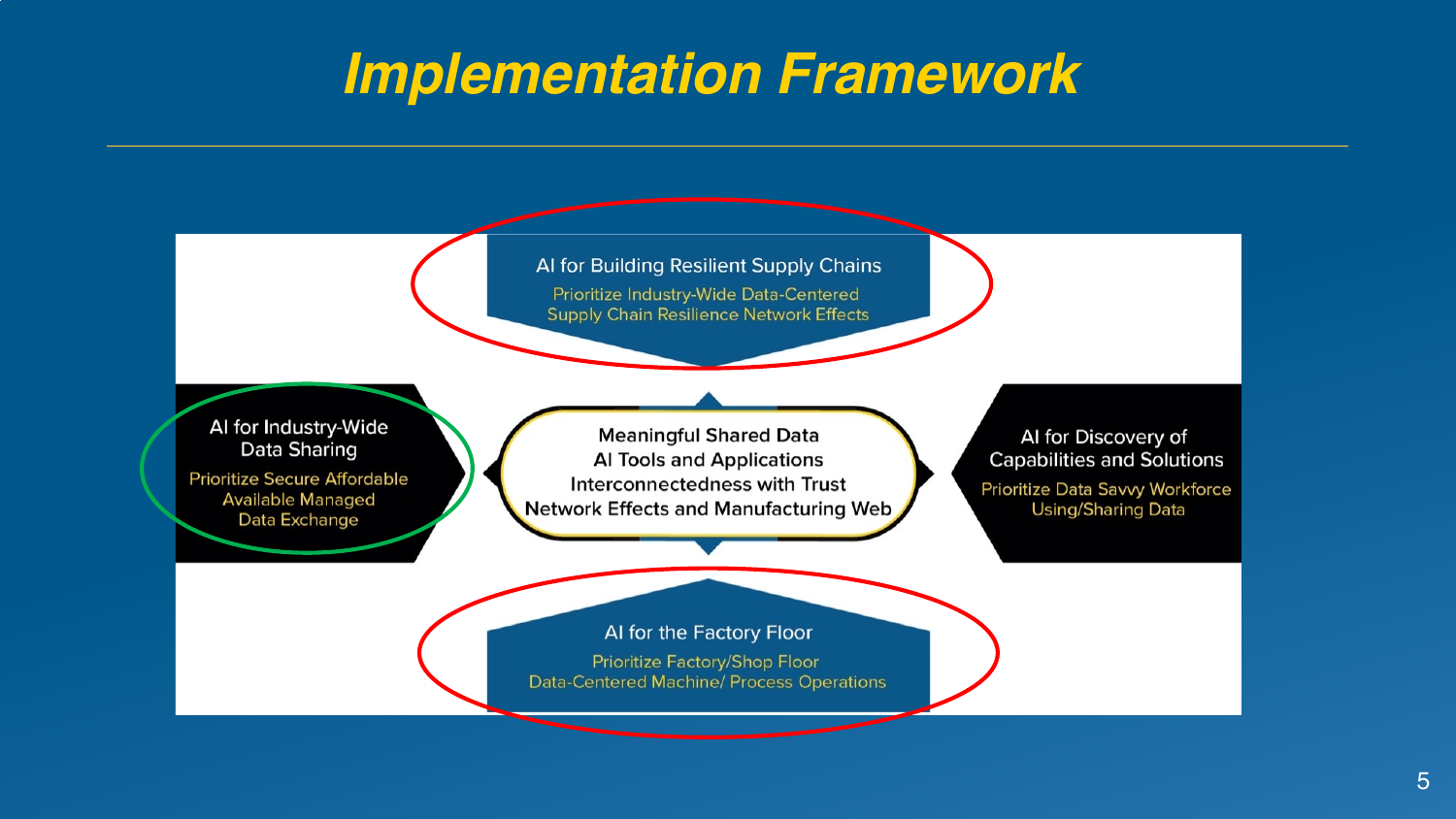# *Working Definitions*

**Artificial Intelligence (AI)** in manufacturing refers to software systems that can recognize, sin predict, and optimize situations, operating conditions, and material properties for human and n action.

*Machine Learning* (generally seen as a subset of AI) refers to algorithms that use prior data to identify current state and predict future state, with the goal of improving productivity, precision, performance.

**Networking** creates digital connections among devices, machines, equipment, databases, core programs, and users, to provide the **connectedness** needed to exchange information, make deand take actions.

**Predictive Modeling** is the use of data, AI, machine learning, simulation, and digital twins to a predict, and anticipate process, product, and operational behaviors for control, design, optimiz health, and failure prevention and mitigation.

*Network Effects* produce increased benefits for network users as the number of connected us increases by expanding the availability of information and knowledge accessible to all.

*A Resilient Supply Chain* recovers quickly from an unexpected event\*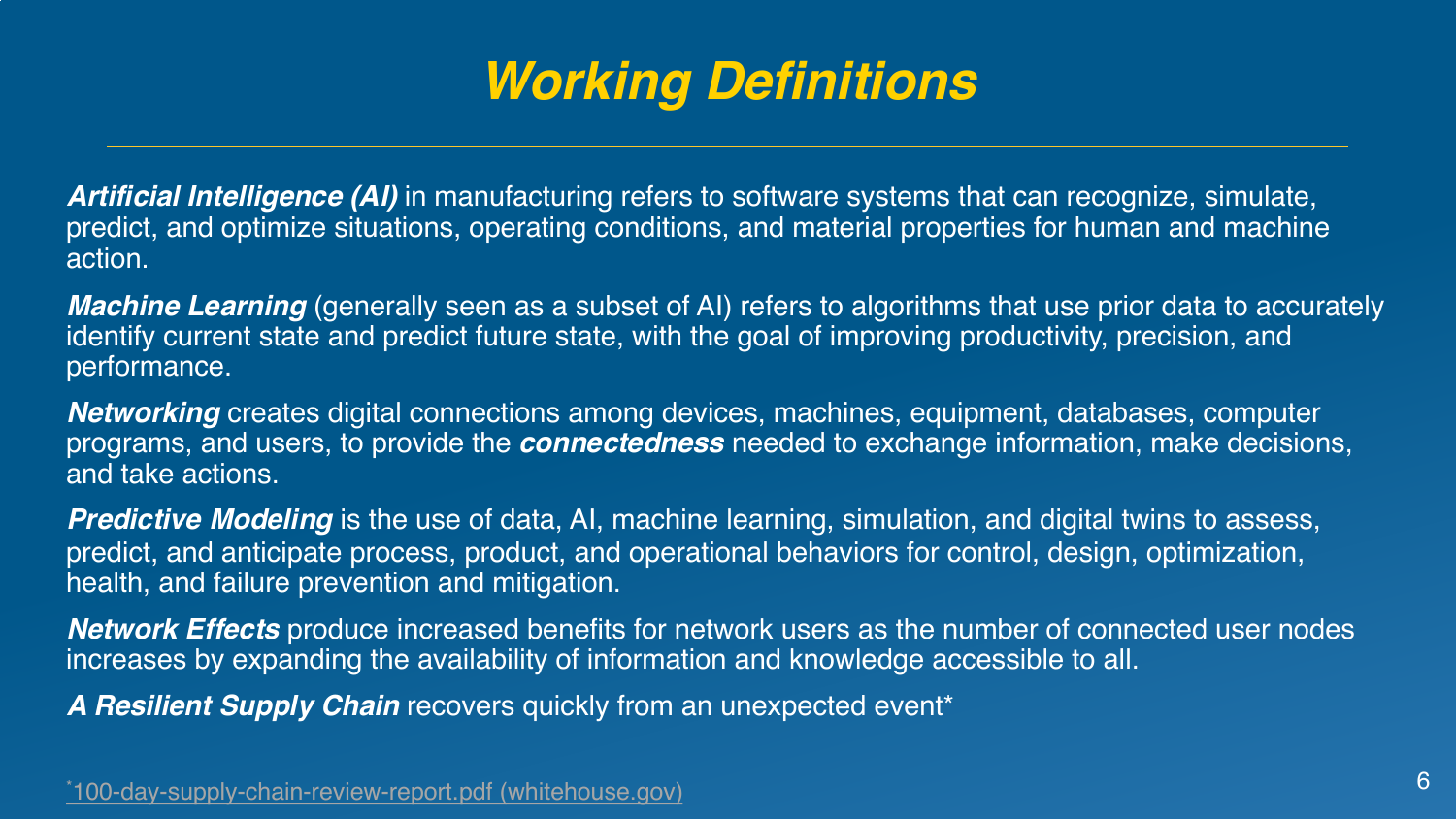### *RT1 'AI for the Factory Floor' June 15, 2021*

*Ram Sriram* Chief, Software & Systems Division NIST

*Jorge Arinez* **Group Manager** GM, Research & Development

Jan de Nijs, LM Fellow for Enterprise Digital Production, Lockheed Martin

Vinod Kumar, Chief Engineer, Manufacturing, GE Aviation

Laine Mears, SmartState Professor of Automotive Manufacturing, Clemson University

Shreyes Melkote, Associate Director (GTMI) & Professor, Georgia Institute of Technology

Lloyd Colegrove, Consultant (retired from Dow Chemical)

Binil Starly, James T. Ryan Professor, North Carolina State University

Haresh Malkani, CTO, CESMII (formerly with Alcoa)

Indranil Sircar, CTO, Manufacturing Industry, Microsoft

Alexandra "Alex" Cintrón, Raytheon Space & Airborne Systems Factory Automation Manager

Ani Parthasarathy, Principal, kearney.com

Dave Rapaport, Head of Research and Collaboration Management, Siemens

Juan Aparicio, VP of Product, READY Robotics

Soundar Kumara, Professor, Industrial Engineering, Penn State University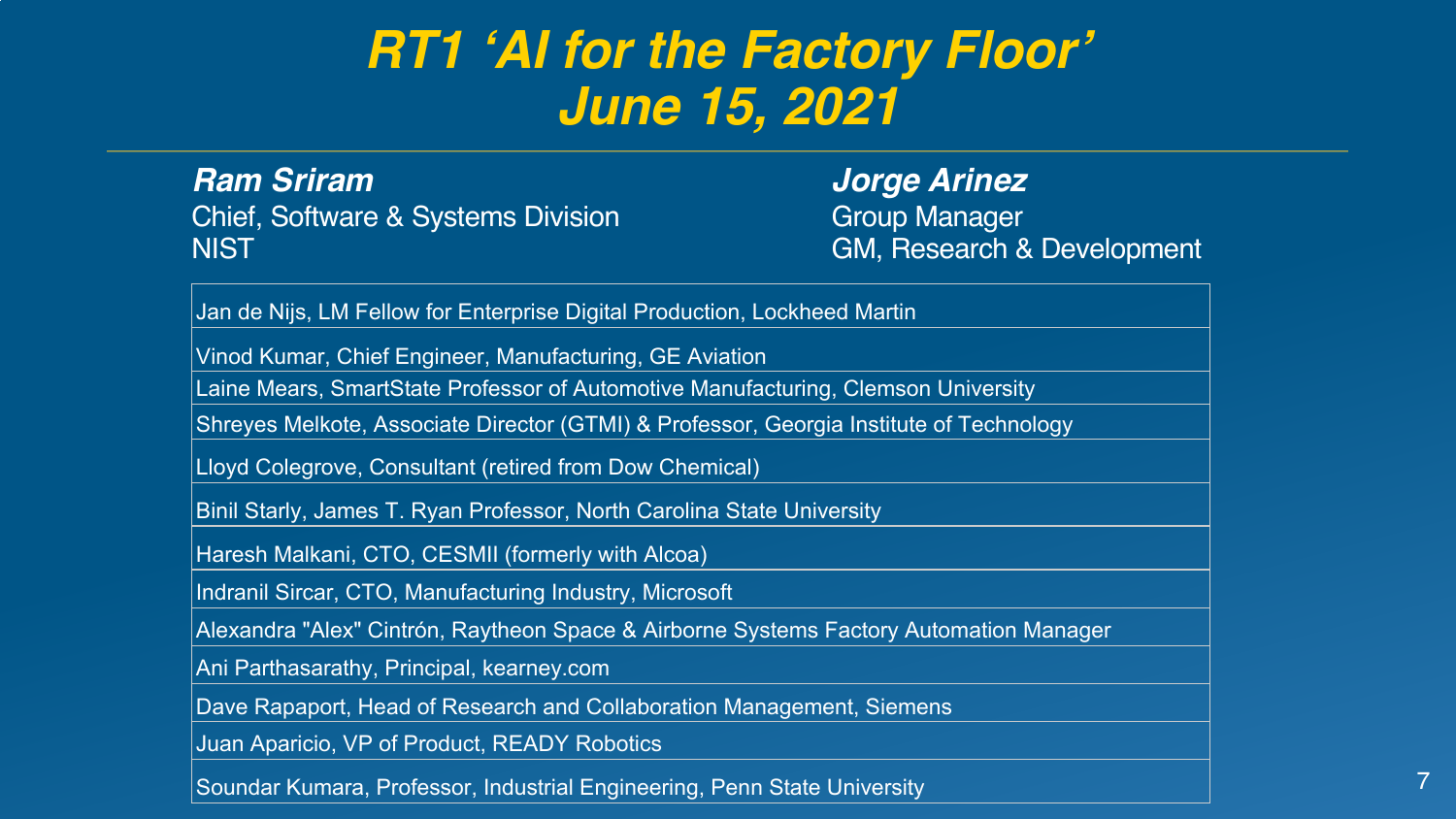### *RT1 Draft Findings*

When differentiating "AI for the Factory Floor" applications in terms of hard dollar vs. soft dollar economic benefits, quality assurance remained a top priority. Quality assurance is also comprehensive with end-toend supply chain dependency. Predictive maintenance and other cost reductions opportunities and supporting remote work were discussed as priority opportunities.

The successful AI Factory Floor project starts with a well-defined problem statement. A well-formed problem statement is an essential success factor and is essential to communicating and substantively planning value proposition and strategy together. Categorizing opportunities by problem statement is as important as categorizing them by application area.

All aspects of data need to be managed and shared (multiple forms) to build the tools and algorithms for successful AI adoption. Data must be trusted, relevant, protected, and accessible. This requires a data exchange marketplace using a supply/demand model with appropriate incentives for data providers.

8 Academic institutions have significant untapped capability in AI adoption. This includes capability to educate and train workforce broadly from floor operators, to engineers, to data and knowledge workers, to legal professionals and new ways to transfer learning. This includes capability to develop and benchmark scaled tools, methods and algorithms: automate contextualize data formulation, build secure models, demonstrate standards, build algorithms for common applications.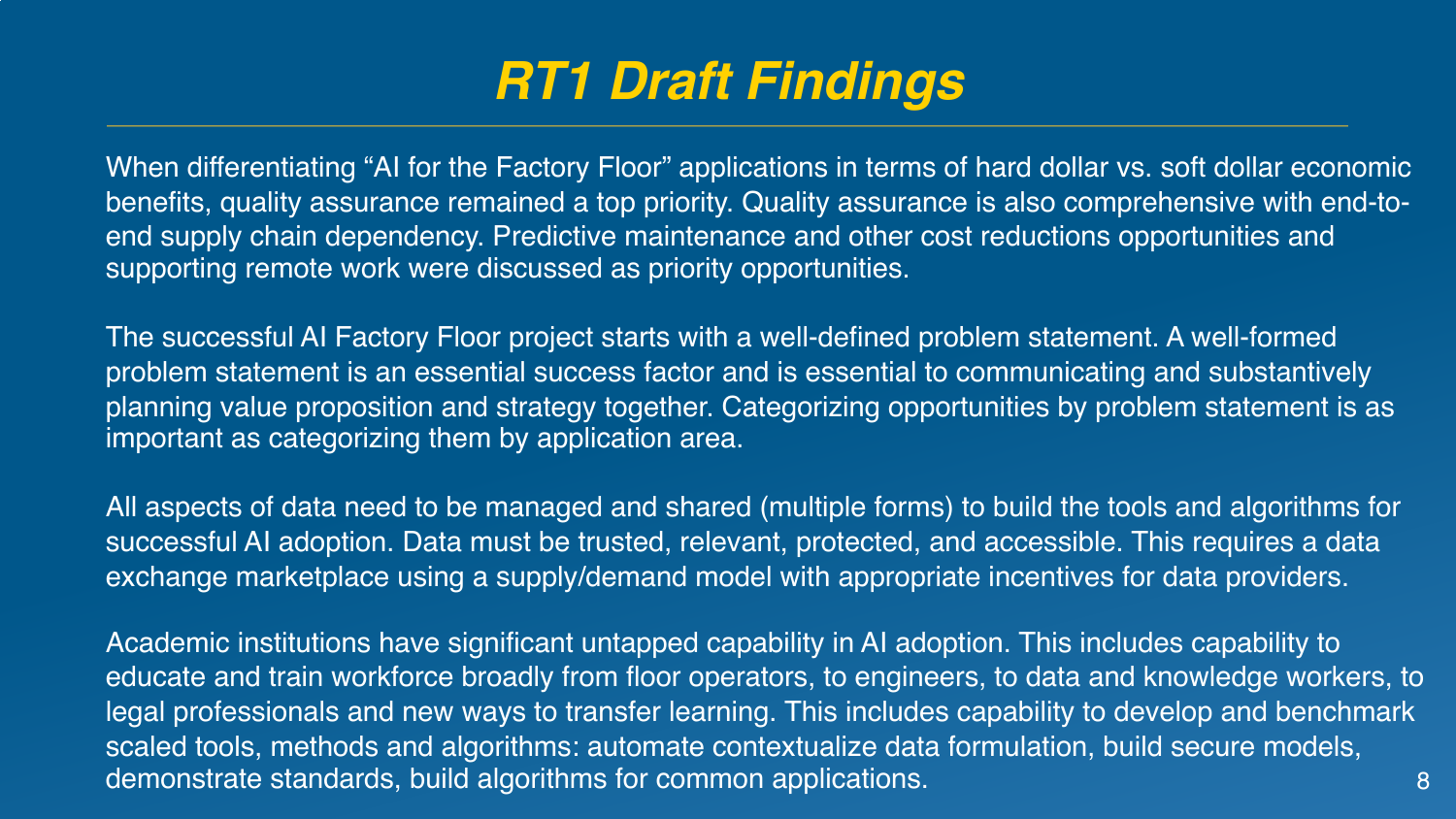### *RT2 'AI for Building Resilient Supply Chains' June 29, 2021*

| John Dyck     | Jayant Kalagnanam         |
|---------------|---------------------------|
| CEO           | Director, Al Applications |
| <b>CESMII</b> | <b>IBM Research</b>       |

Jim Wetzel, Co-Founder, NxGen Group

Ganesh Bora, National Program Leader, National Institute of Food and Agriculture, U.S. Department of Agriculture

Brad Nicholas, Director, Digital Platforms, IT Emerging Technology, Corning

Larry Megan, Vice President, Advanced Manufacturing International (formerly Praxair)

Lance Fountaine, Global Operations Automation, Digitalization, and Analytics Leader, Cargill

Heather Siflinger, Data Scientist, Boeing

David Womble, Program Director, AI Initiative, Oak Ridge National Laboratory

Steve Chien, JPL Fellow, Senior Research Scientist, AI, Autonomous Systems, NASA JPL

Jim Watson, President and CEO, California Manufacturing Technology Consulting (CMTC)

David Gonsalvez, CEO and Rector, Malaysia Institute for Supply Chain Innovation

Brian Tomlin, Senior Associate Dean, Faculty and Research, Tuck School of Business, Dartmouth

Jack Prior, Head, Industrial Affairs Specialty Care MSAT Digital, Sanofi

Andrew Browning, Technical Writer, Office of Advanced Research Computing, UCLA

Dave Dorheim, Head Workshop Writer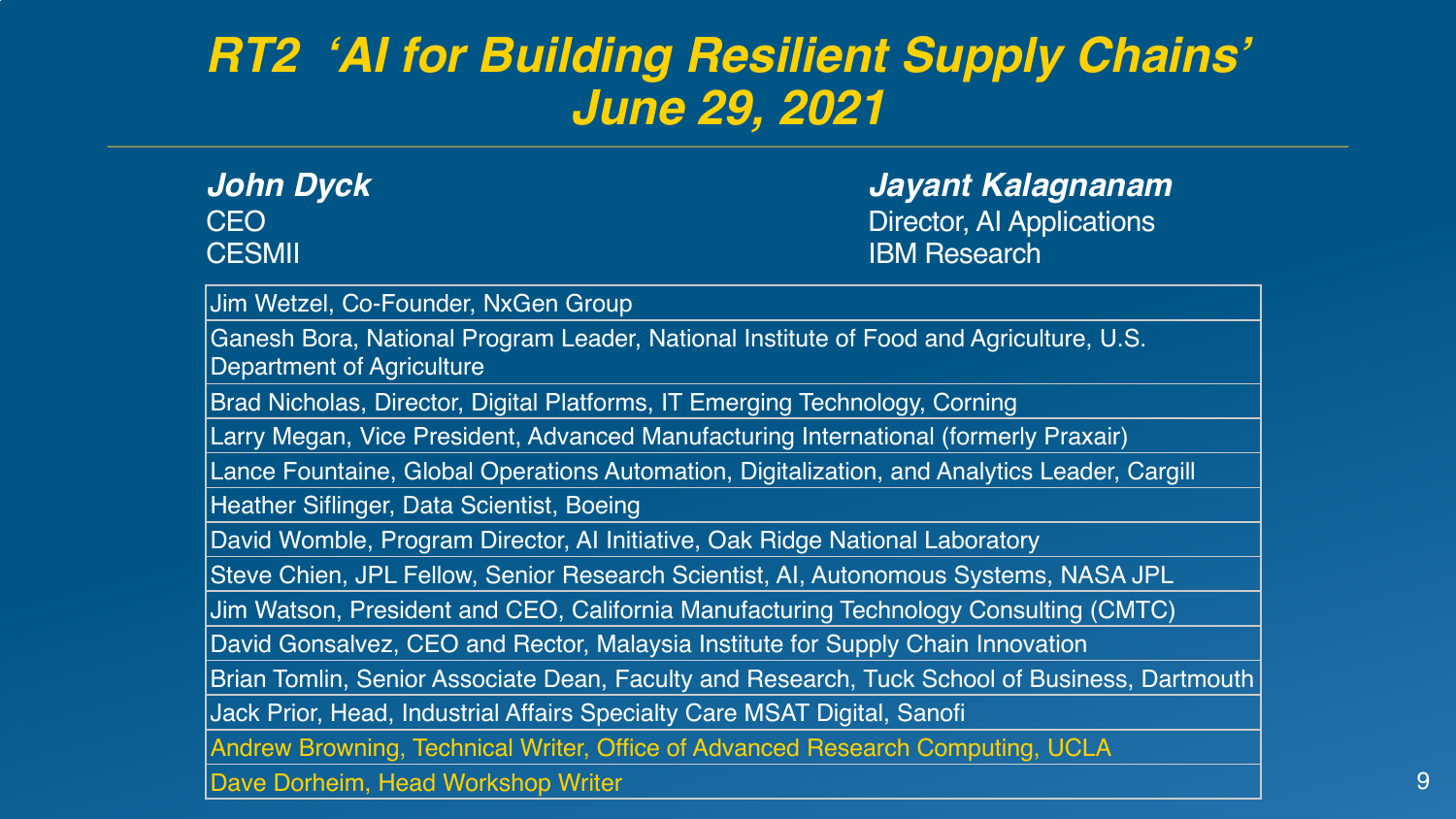

*What about resilient supply chains should we develop, measure, and make transparent to motivate both innovation (new supplier, product, capability opportunity) and resilience and how do we do it?*

- *1) The highest value propositions for AI in the resilient supply chain are generally characterized as multi-supply chain, inter-manufacturer visibility and cross supply chain monitoring and analytics. What do we mean by these and why would the industry want to change)?*
- *2) We agree that "AI" can facilitate the supply chain value propositions above (operational optimization, market identification opportunity, business agility). How do business models, value propositions, and industry capabilities align to motivate manufacturers to want to interact)?*
- *3) What are the business models for scaled AI implementation for SMM engagement in the resilient supply chain so all manufacturers can participate in the ecosystem data and models*?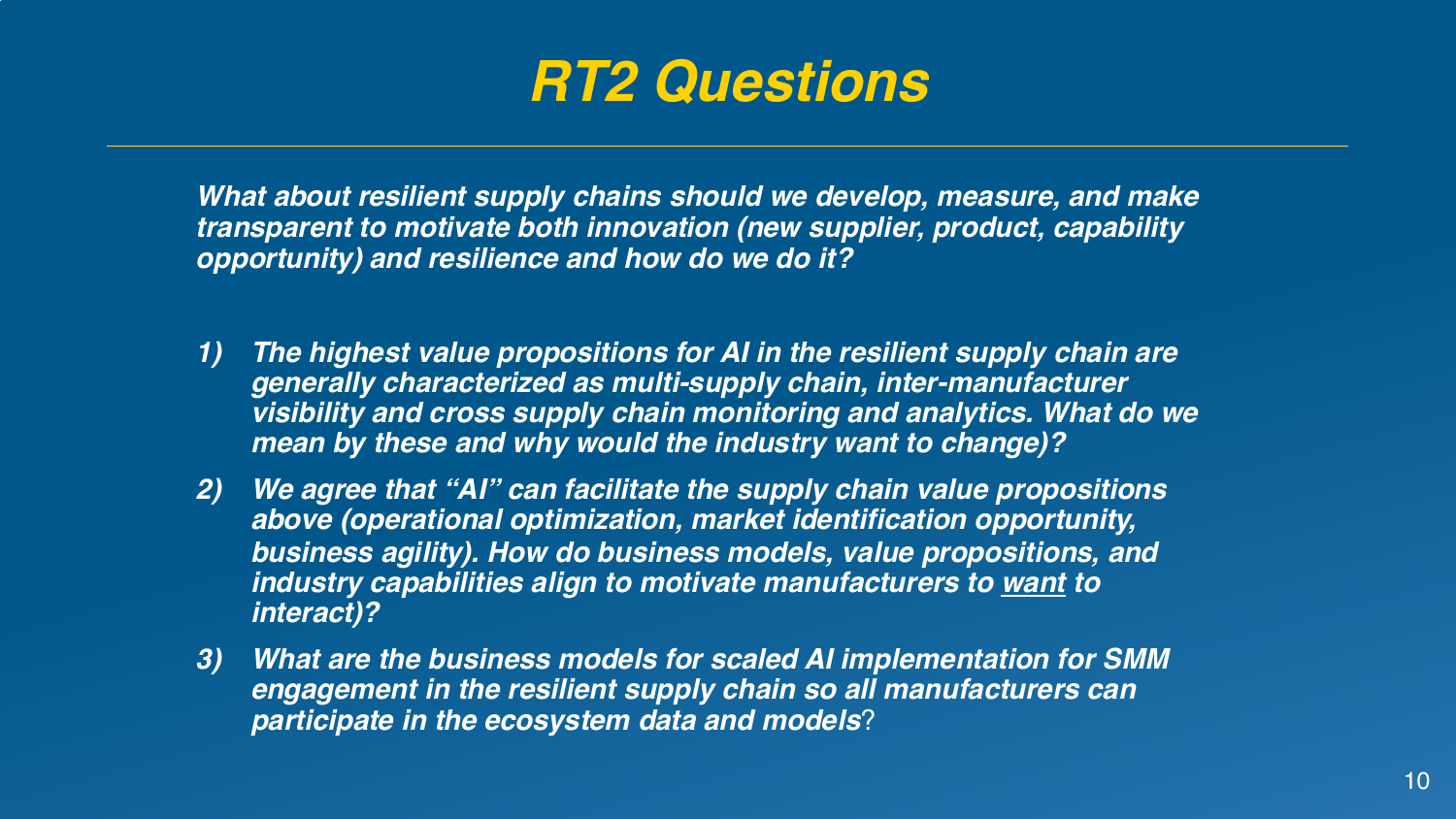# *RT3 Starting Premises from Workshop 1*

We agree that industry-wide data sharing for AI data and modeled system solutions are needed. What do we mean by this in terms of what solutions are needed and what problems will be solved?

We agree that managing and having ways to exchange and combine curated data is key. What data need to be shared and what methods, tools, standards, and research are needed for security, protection, and trust?

The following manufacturing areas for AI and industry-wide data exchange have been articulated:

- a) Data exchange for interoperability among manufacturers for peer-to-peer product and productivity across a supply chain
- b) Data exchange for supply chain visibility and cross-industry analytics
- c) Open data sharing sharing and combining data and/or models for benchmarking, training and testing, algorithms, methods and tools, i.e. images for testing feature extraction approaches
- d) Combining on and scaling data and modeled systems for providers of common machines and operations used on the factory floor
- e) Improving quality assurance of product and materials while they are being made

We agree there needs to be business models, agreements, and organization and workforce changes for manufacturers to participate in an adoption cycle that leads to the generation and sharing of data that are necessary to develop AI models for scaled use. <sup>11</sup>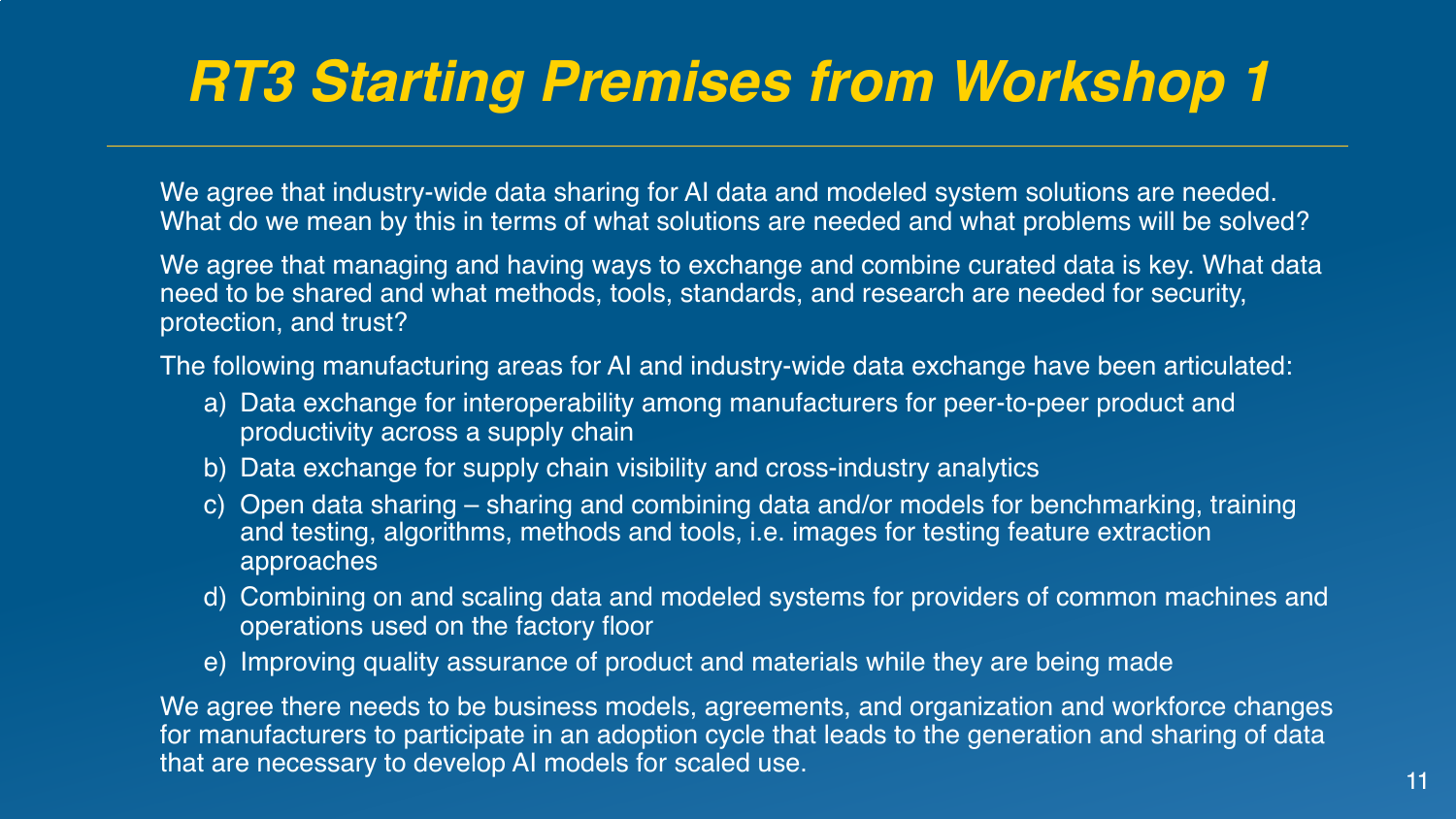*1. Why do we want to share data as an industry (e.g. weather data, cancer data, financial data)?* 

*How do you categorize the specific types of manufacturing challenges or opportunities with respect to greatest benefit and readiness or ability to share and combine data for AI applications; what curated/contextualized data are of greatest value and how do we position for scaled availability and use of curated data?* 

### *2. How do we share data?*

*With respect to the current options, how do they align with scaled use of shared data and AI models in a secure and privacy-preserved manner while providing assurances of intellectual property protection to cultivate trust across the industry?*

*3. What drives/motivates the sharing of data?*

*What are the business models for data sharing adoption to start and accelerate scaled AI implementation in the SMM supply chain so all manufacturers can participate in the ecosystem of data and models?* 12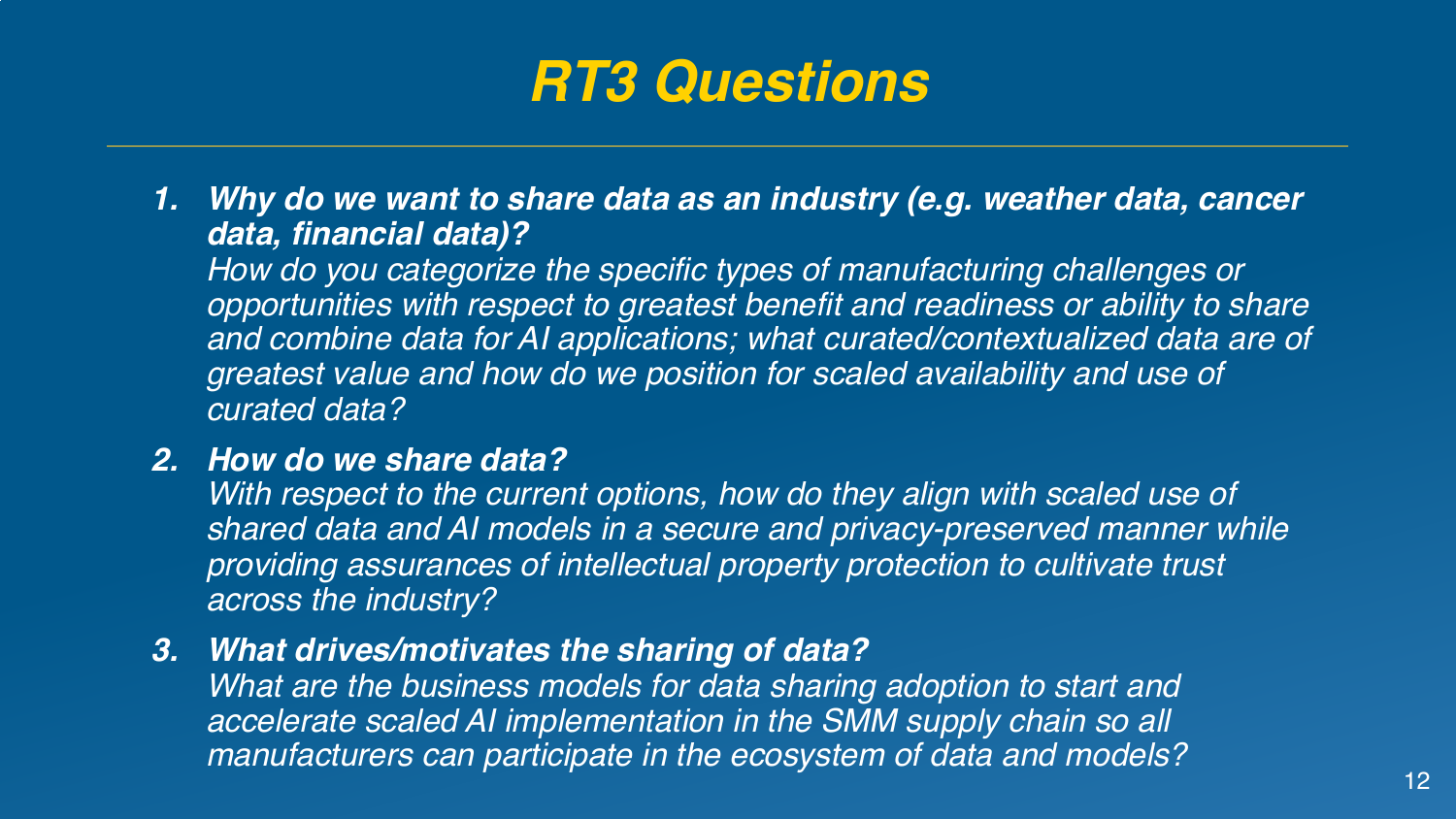

*Why do we want to share data as an industry (e.g. weather data, cancer data, financial data)?* 

How do you categorize the specific types of manufacturing challenges or opportunities with respect to greatest benefit and readiness or ability to share and combine data for AI applications; what curated/contextualized data are of greatest value and how do we position for scaled availability and use of curated data?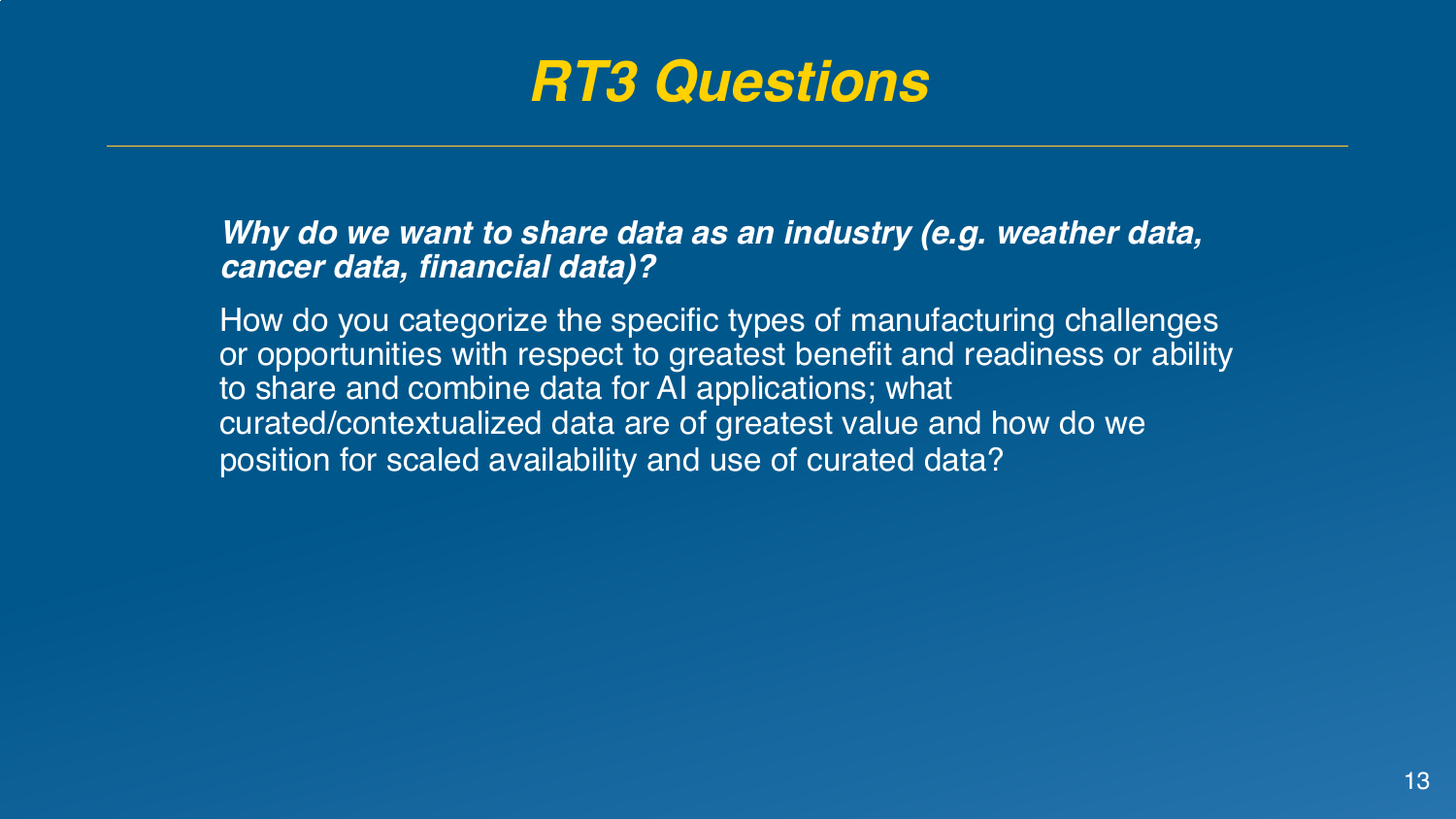*1. Why do we want to share data as an industry (e.g. weather data, cancer data, financial data)?* 

How do you categorize types of manufacturing challenges or opportunities with readiness or ability to share and combine data for AI applications; what curated/contextualized data are of greatest value and more readily shared; how do we position for scaled availability and use of curated data?

- a) What are the value propositions and how are they best explained/approached with small, medium, and large manufacturers to compel investment in an adoption journey?
- b) What do we mean by contextualized data? How do we address value proposition in terms of contextualized data (i.e. not just assume the right data are available)?
- c) We agree on the AI opportunities  $-$  (1) quality assurance and asset management on the factory floor, (2) visibility and analysis of the supply chain, and (3) industry-wide strategies for building models and tools for the most discussed – can we characterize what are the problem statements, what kinds of modeling are to be used, what data are to be shared, what are the sources of data, and how would the data need to be curated.  $14$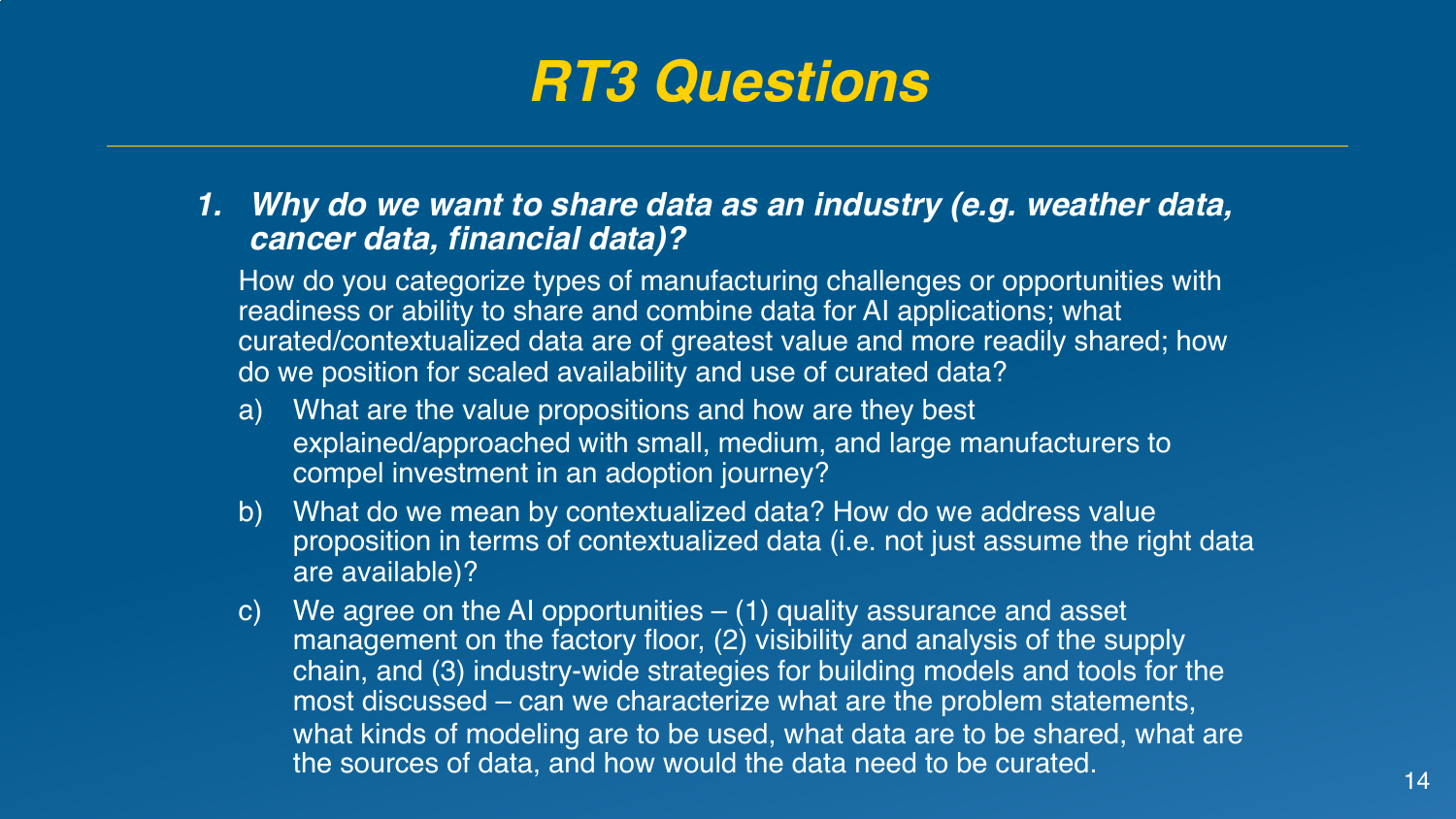

#### *How do we share data?*

With respect to the current options, how do they align with scaled use of shared data and AI models in a secure and privacy-preserved manner while providing assurances of intellectual property protection to cultivate trust across the industry?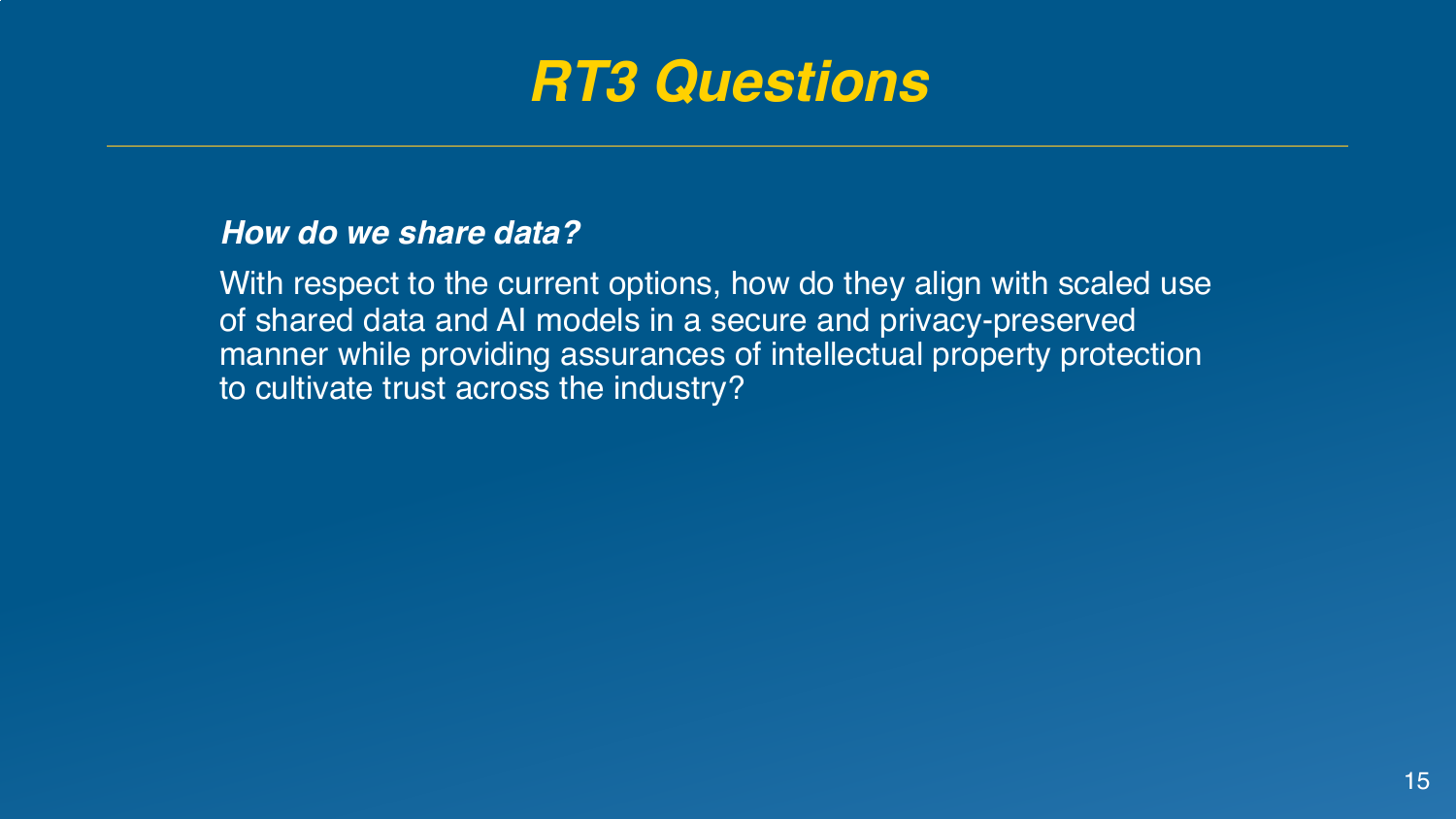### *2. How do we share data?*

With respect to the current options, how do they align with scaled use of shared data and AI models in a secure, ethical, and privacy-preserved manner while providing assurances of intellectual property protection to cultivate trust across the industry?

- a) What are the options for facilitating global data exchange when considering the priority areas in the premise section?
- b) With respect to specific techniques, how do you consider data-oriented techniques, i.e. synthetic data (e.g. GAN), encryption, federated learning, etc. vs. sharing models and model building.
- c) How do you consider federated vs. pooled data sharing approaches for building the needed level of trust? Or is it context dependant?
- d) Are current security and privacy-preserving techniques effective (e.g., differential privacy) and sufficient?
- e) What lessons can be learned/applied from other industries' approaches to secure and privacy-preserved data sharing?
- f) How are the trust and security propositions best explained/approached with small, medium, and large companies to compel investment in adoption journey?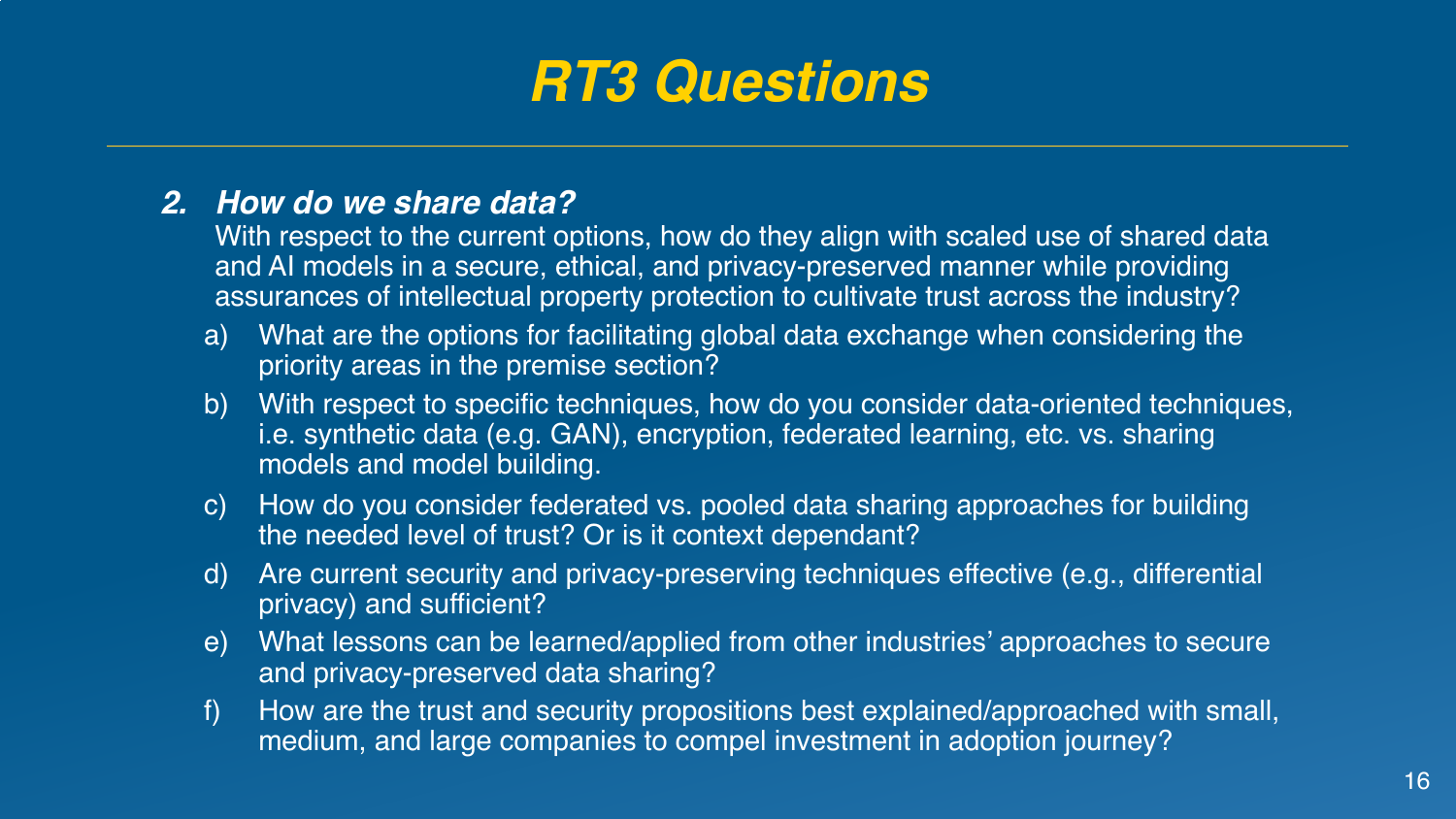

### *What drives/motivates the sharing of data?*

What are the business models for data sharing adoption to start and accelerate scaled AI implementation in the SMM supply chain so all manufacturers can participate in the ecosystem of data and models?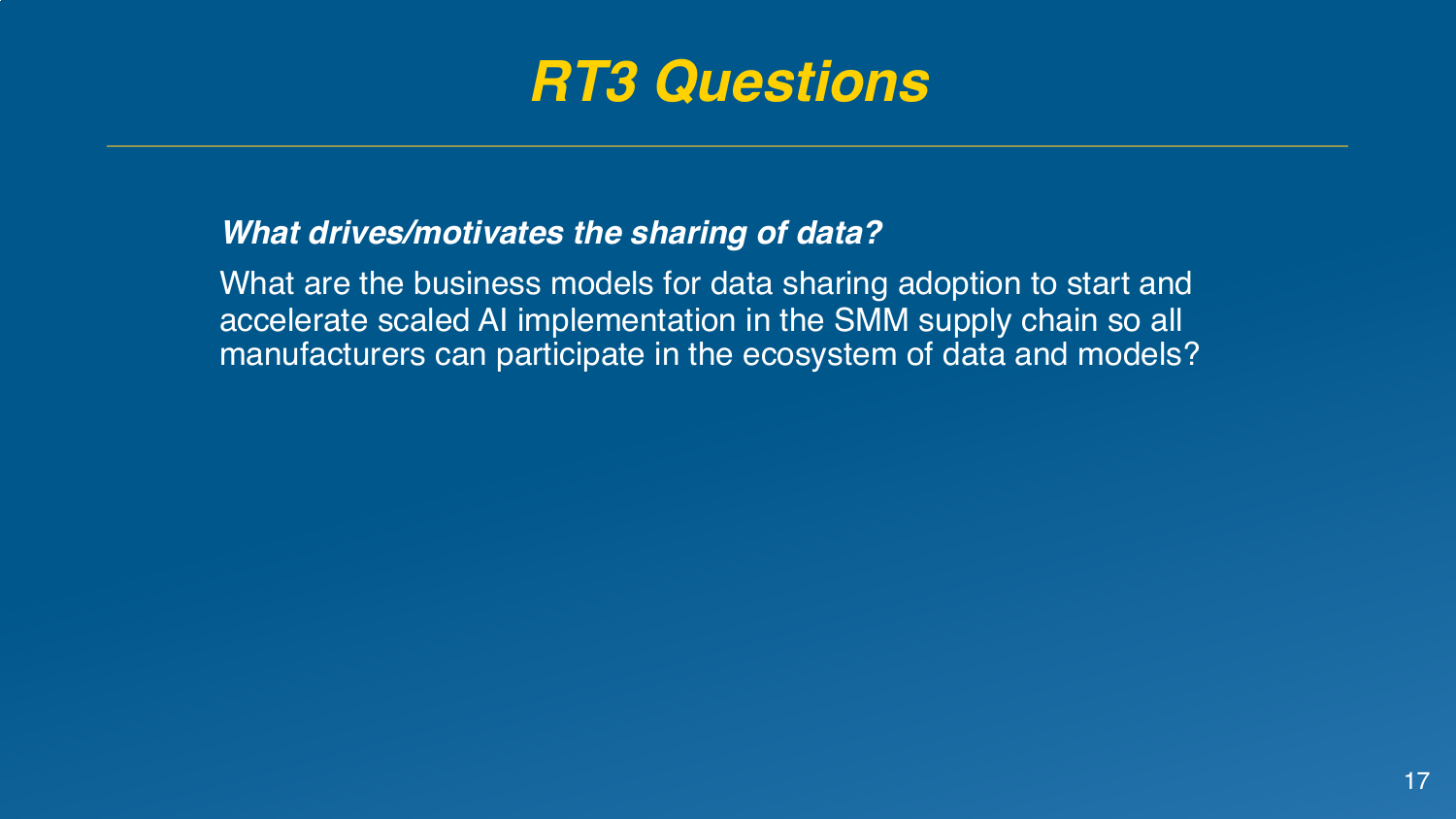- *3. What drives/motivates the sharing of data?*
	- What are the business models for data sharing adoption to start and accelerate scaled AI implementation in the SMM supply chain so all manufacturers can participate in the ecosystem of data and models?
	- a) We agree that supply chain and factory floor AI application opportunities heavily depend on SMMs so what is needed to involve and scale SMM engagement with contextualized data.
		- I. What are the roles for
			- Large OEMs?
			- SMMs?
			- Providers
			- Public-private partnerships
			- Government
		- II. What research, technology, or tools are needed to better enable AI and data for SMMs?
	- b) We agree on contextualized data sharing for industry-wide purposes, i.e. an ecosystem of scaled curated data
		- I. Who needs to do what for this to happen?
		- II. If data privacy, integrity, and security are addressed, are we talking about provider-based AI and data services and an industry data supply chain and exchange?
	- c) Are there governance models that would help accelerate manufacturing adoption of AI and sharing of data and models?
		- I. What is the role of public-private partnerships?
		- II. What is the role of government? 18 and the role of the role of the role of the role of the role of government?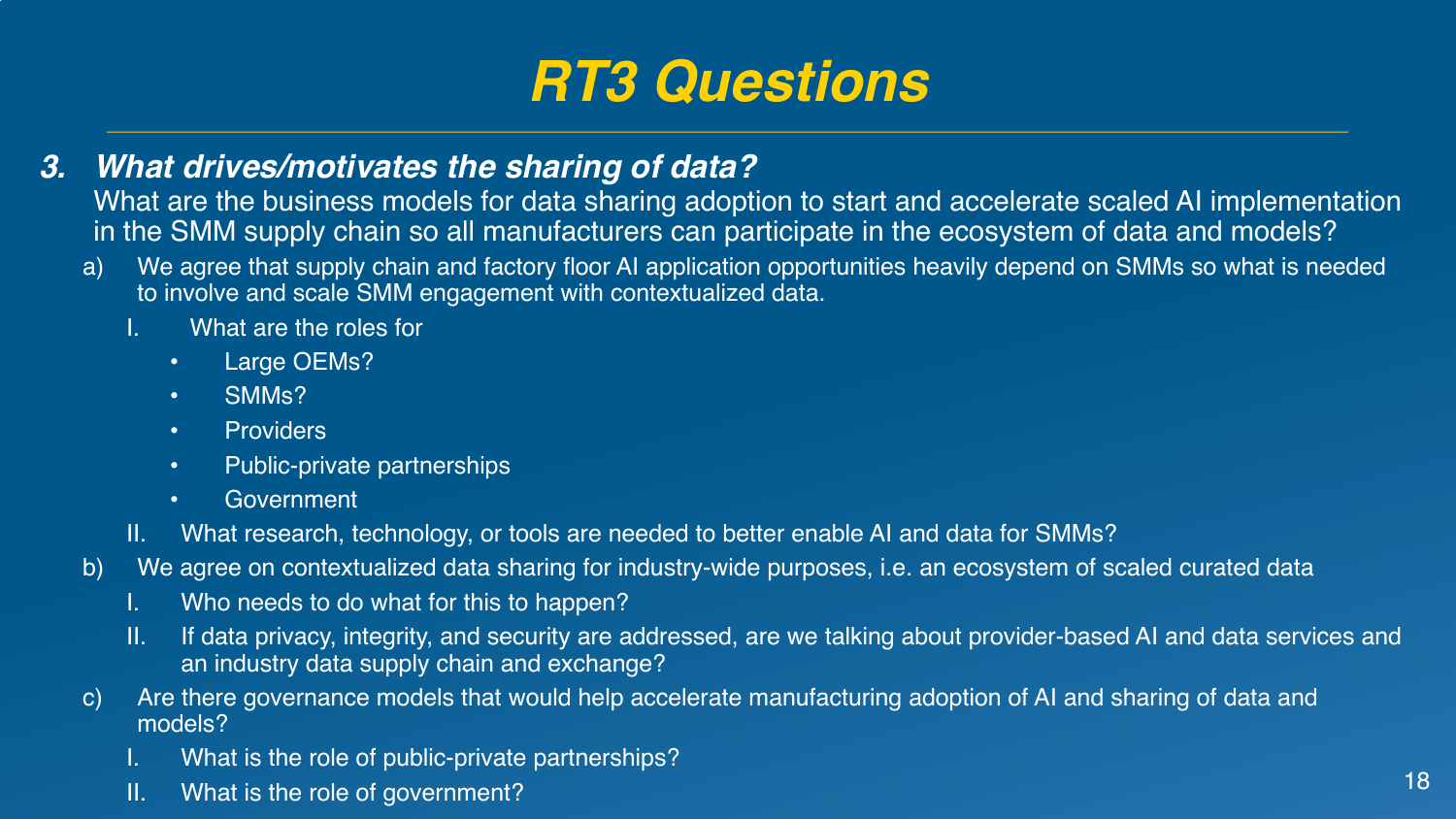

## *1:30 PM – 1:40 PM*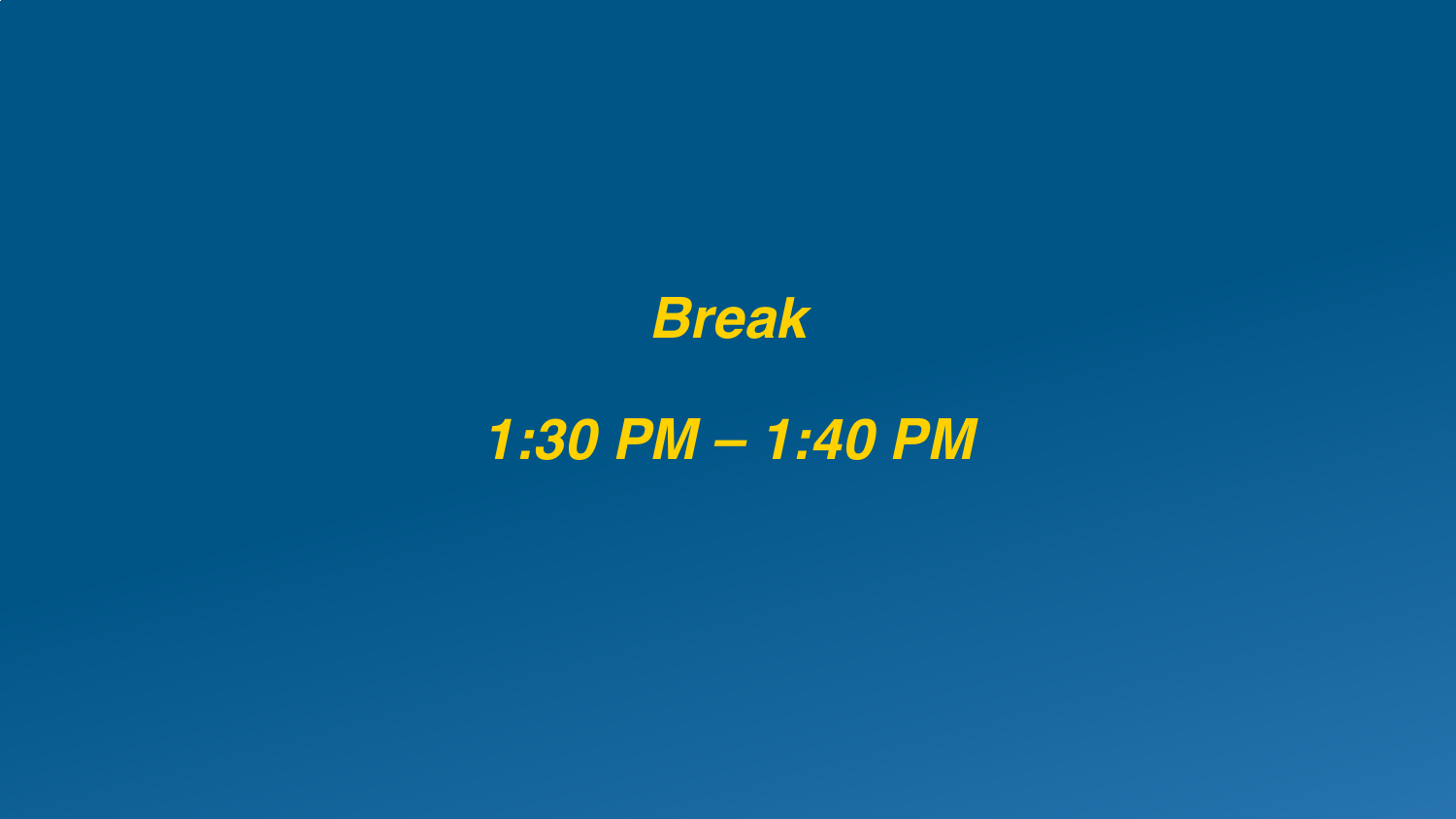### *Strategy for Resilient Manufacturing Ecosystems Through Artificial Intelligence Workshop 2*

## *Roundtable 3 'AI for Industry-Wide Data Sharing'*

*Dave Vasko* Director, Advanced Technology, Rockwell Automation

*Roundtable Session July 7, 2021 11:00 am – 3:00 pm ET*

*Salman Avestimehr* Professor & Director, USC-Amazon Center on Trusted AI, University of Southern **California** 

### *Symposium Leads*

*James St. Pierre* **NIST** 

*Jim Davis* **UCLA** 

*Said Jahanmir* **NIST** 

*Don Ufford* **NIST**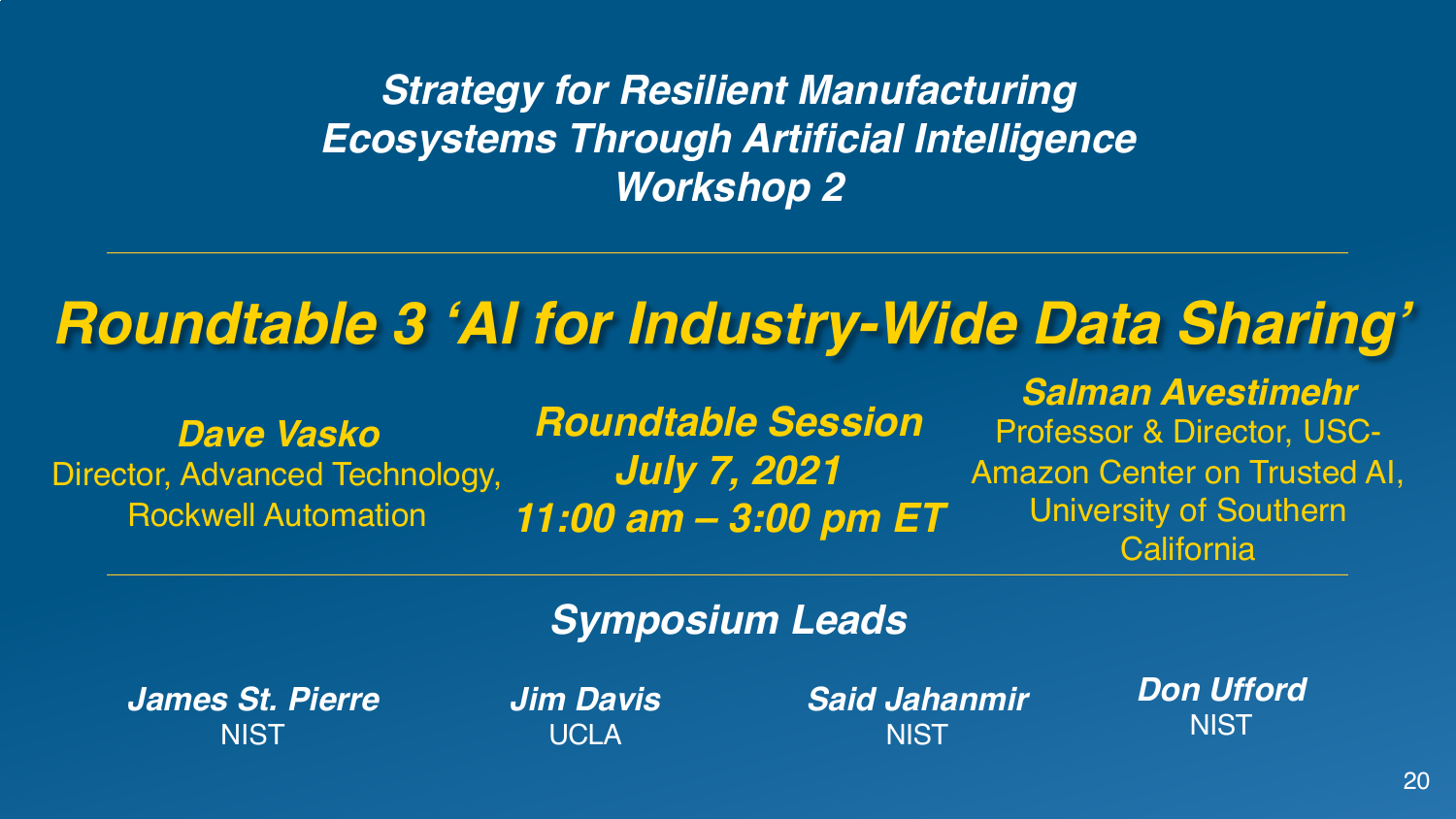### *AI for Industry-Wide Data Sharing July 7, 2021*

*Dave Vasko* Director, Advanced Technology Rockwell Automation

#### *Salman Avestimehr*

Professor & Director, USC-Amazon Center on Trusted AI, USC

Neil Coles, Principal Systems Architect, Ethics & Society/Cloud + AI, Microsoft Corporation

Jan de Nijs, LM Fellow for Enterprise Digital Production, Lockheed Martin

Jenny Du, Professor, Electrical and Computer Engineering, Mississippi State University

Henry Kautz, Division Director, CISE/IIS, National Science Foundation

Chris Krampitz, Senior Director of Technology Strategy, MxD

Soundar Kumara, Allen, E, & M., Pearce Professor of IME, Penn State University, University Park

KC Morris, Group Leader, Information Modeling and Testing, NIST

Michelle Pastel, Senior Manager, Manufacturing 4.0, Corning

Sudarsan Rachuri, Technology Manager, Advanced Manufacturing Office, DOE

Maja Vukovic, IBM Fellow AI Research, IBM

Wei Wang, Professor and Director, Scalable Analytics Institute (ScAi), UCLA

Dave Dorheim, Head Workshop Writer

Yoh Kawano, Spatial Data Scientist/Research Consultant/Lecturer, Office of Advanced Research Computing, UCLA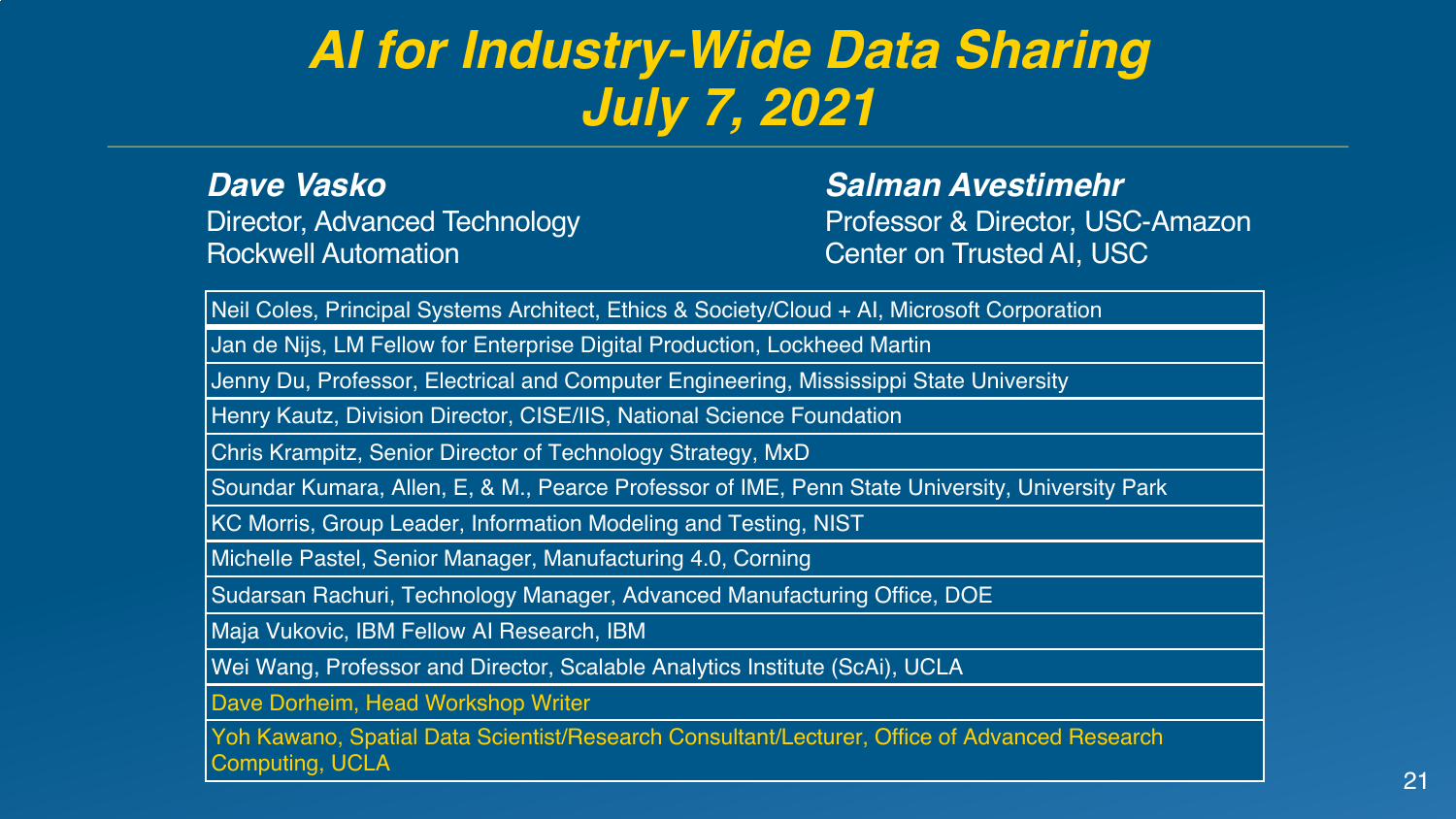# *U.S. Advanced Manufacturing Competitiveness*

Global Leadership: Making the right products the right way, the first time, at the right time and place

Operations: Precision, productivity, performance, safety, products-as-aservice, manufacturing-as-a-service

Digitalization: Digital transformation and resurgence of AI

**Sustained Pandemic Impacts: Supply** chain resilience

Environment: Consumption, waste sustainability, climate change, carbon intensity

Security: National security, dependence, cybersecurity

### *CONVERGING DRIVERS ADVANCED MANUFACTURING COMPETITIVENESS*

Manufacturing ecosystem resilience Global competitiveness and economic market share

Reduced energy and material consumption; environmental sustainability

National cyber and data security and opportunity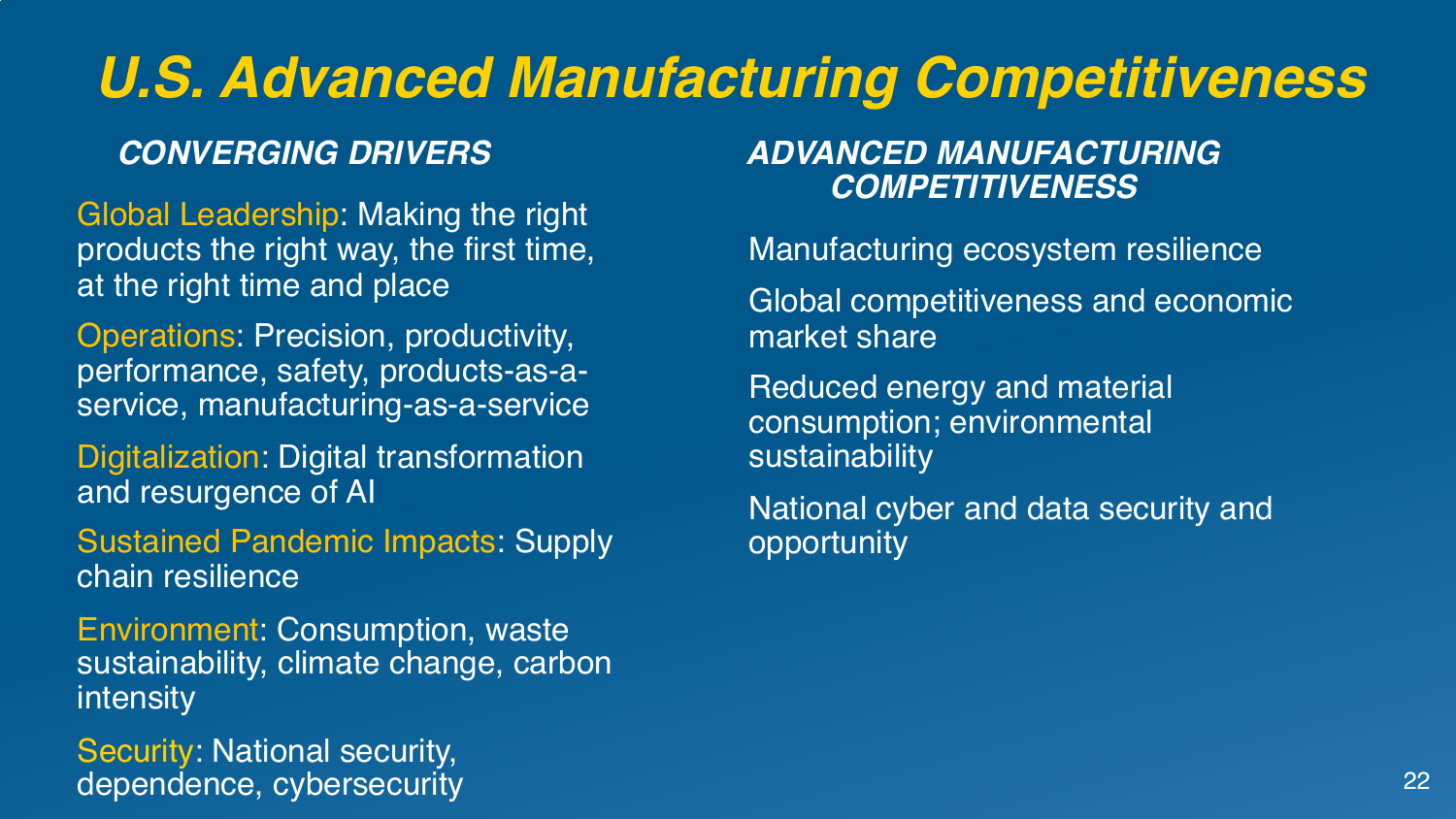### *Implementation Framework*

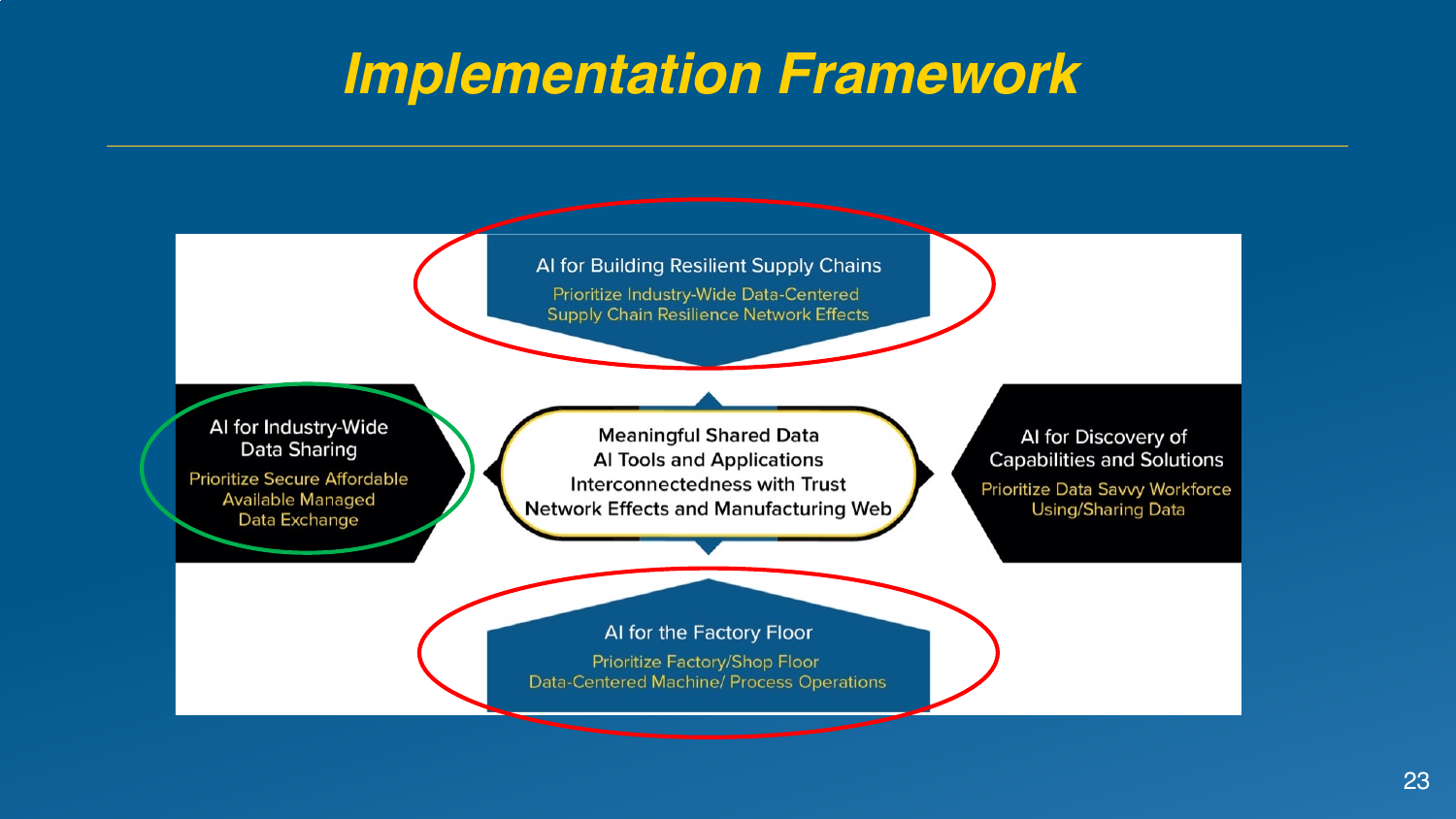# *Working Definitions*

**Artificial Intelligence (AI)** in manufacturing refers to software systems that can recognize, sin predict, and optimize situations, operating conditions, and material properties for human and n action.

*Machine Learning* (generally seen as a subset of AI) refers to algorithms that use prior data to identify current state and predict future state, with the goal of improving productivity, precision, performance.

**Networking** creates digital connections among devices, machines, equipment, databases, core programs, and users, to provide the **connectedness** needed to exchange information, make deand take actions.

**Predictive Modeling** is the use of data, AI, machine learning, simulation, and digital twins to a predict, and anticipate process, product, and operational behaviors for control, design, optimiz health, and failure prevention and mitigation.

*Network Effects* produce increased benefits for network users as the number of connected us increases by expanding the availability of information and knowledge accessible to all.

*A Resilient Supply Chain* recovers quickly from an unexpected event\*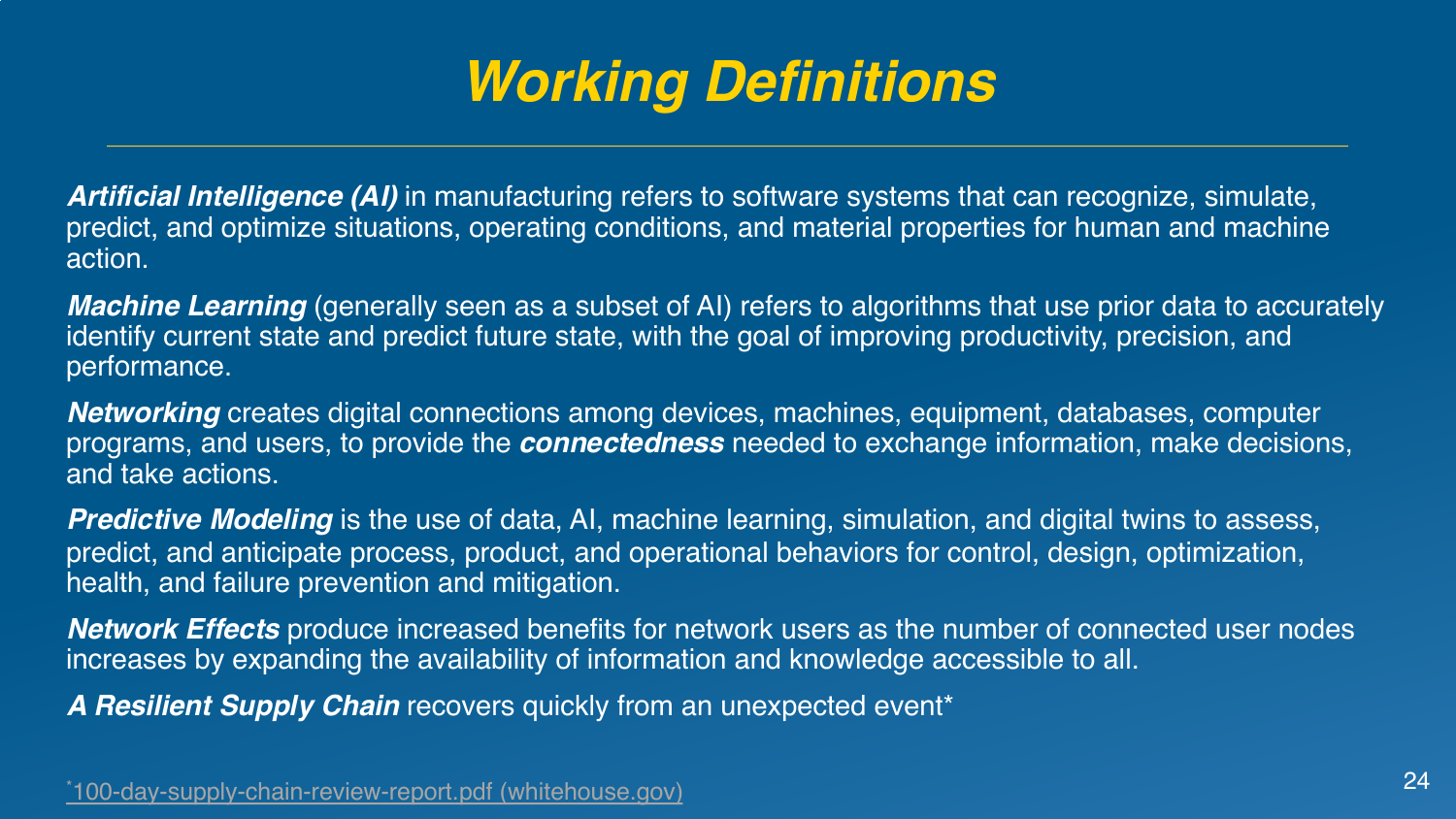### *RT1 'AI for the Factory Floor' June 15, 2021*

*Ram Sriram* Chief, Software & Systems Division NIST

*Jorge Arinez* **Group Manager** GM, Research & Development

Jan de Nijs, LM Fellow for Enterprise Digital Production, Lockheed Martin

Vinod Kumar, Chief Engineer, Manufacturing, GE Aviation

Laine Mears, SmartState Professor of Automotive Manufacturing, Clemson University

Shreyes Melkote, Associate Director (GTMI) & Professor, Georgia Institute of Technology

Lloyd Colegrove, Consultant (retired from Dow Chemical)

Binil Starly, James T. Ryan Professor, North Carolina State University

Haresh Malkani, CTO, CESMII (formerly with Alcoa)

Indranil Sircar, CTO, Manufacturing Industry, Microsoft

Alexandra "Alex" Cintrón, Raytheon Space & Airborne Systems Factory Automation Manager

Ani Parthasarathy, Principal, kearney.com

Dave Rapaport, Head of Research and Collaboration Management, Siemens

Juan Aparicio, VP of Product, READY Robotics

Soundar Kumara, Professor, Industrial Engineering, Penn State University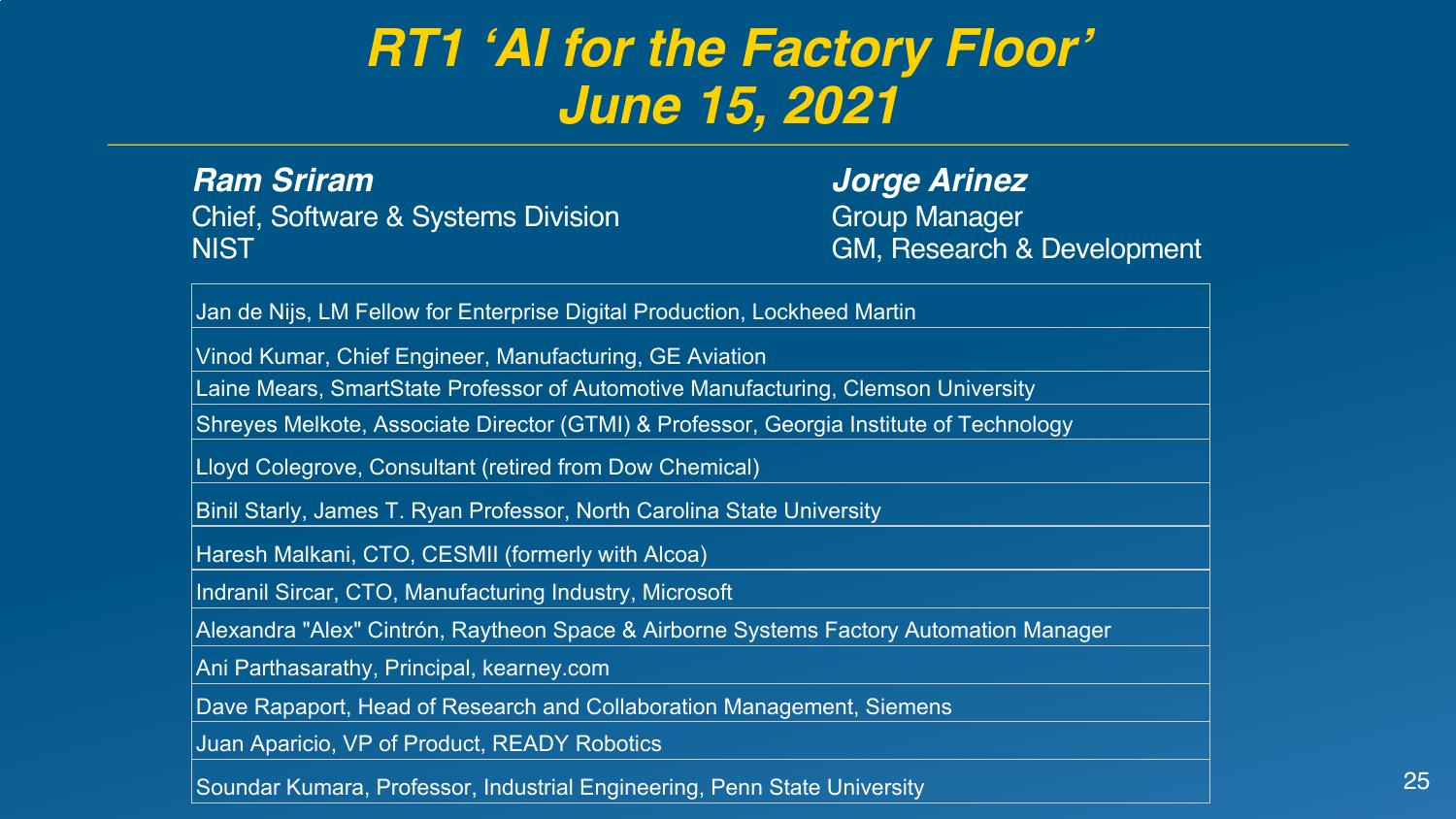# *RT1 Draft Findings*

When differentiating "AI for the Factory Floor" applications in terms of hard dollar vs. soft dollar economic benefits, quality assurance remained a top priority. Quality assurance is also comprehensive with end-toend supply chain dependency. Predictive maintenance and other cost reductions opportunities and supporting remote work were discussed as priority opportunities.

The successful AI Factory Floor project starts with a well-defined problem statement. A well-formed problem statement is an essential success factor and is essential to communicating and substantively planning value proposition and strategy together. Categorizing opportunities by problem statement is as important as categorizing them by application area.

All aspects of data need to be managed and shared (multiple forms) to build the tools and algorithms for successful AI adoption. Data must be trusted, relevant, protected, and accessible. This requires a data exchange marketplace using a supply/demand model with appropriate incentives for data providers.

26 Academic institutions have significant untapped capability in AI adoption. This includes capability to educate and train workforce broadly from floor operators, to engineers, to data and knowledge workers, to legal professionals and new ways to transfer learning. This includes capability to develop and benchmark scaled tools, methods and algorithms: automate contextualize data formulation, build secure models, demonstrate standards, build algorithms for common applications.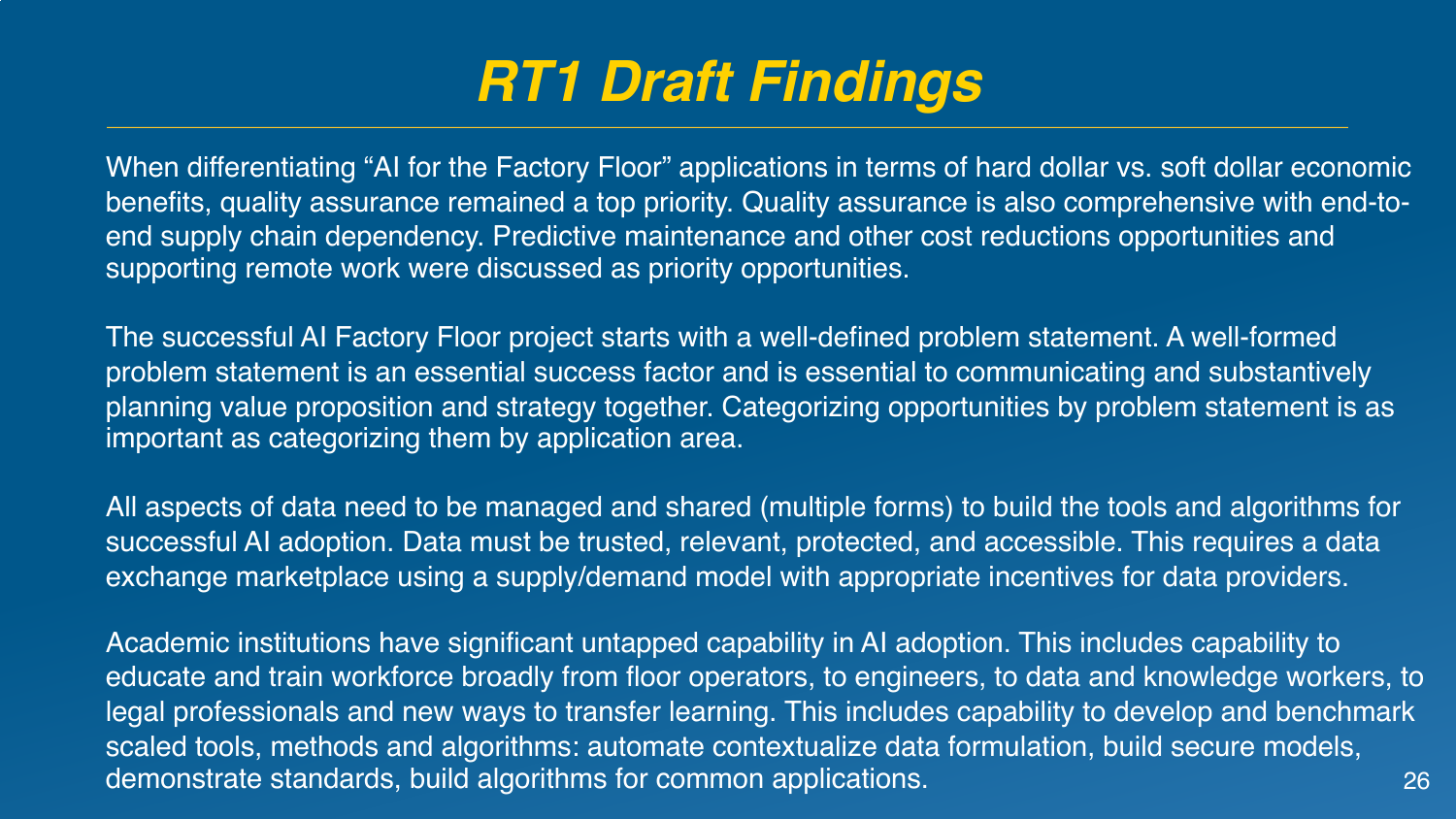### *RT2 'AI for Building Resilient Supply Chains' June 29, 2021*

| John Dyck     | Jayant Kalagnanam         |
|---------------|---------------------------|
| CEO           | Director, Al Applications |
| <b>CESMII</b> | <b>IBM Research</b>       |

Jim Wetzel, Co-Founder, NxGen Group

Ganesh Bora, National Program Leader, National Institute of Food and Agriculture, U.S. Department of Agriculture

Brad Nicholas, Director, Digital Platforms, IT Emerging Technology, Corning

Larry Megan, Vice President, Advanced Manufacturing International (formerly Praxair)

Lance Fountaine, Global Operations Automation, Digitalization, and Analytics Leader, Cargill

Heather Siflinger, Data Scientist, Boeing

David Womble, Program Director, AI Initiative, Oak Ridge National Laboratory

Steve Chien, JPL Fellow, Senior Research Scientist, AI, Autonomous Systems, NASA JPL

Jim Watson, President and CEO, California Manufacturing Technology Consulting (CMTC)

David Gonsalvez, CEO and Rector, Malaysia Institute for Supply Chain Innovation

Brian Tomlin, Senior Associate Dean, Faculty and Research, Tuck School of Business, Dartmouth

Jack Prior, Head, Industrial Affairs Specialty Care MSAT Digital, Sanofi

Andrew Browning, Technical Writer, Office of Advanced Research Computing, UCLA

Dave Dorheim, Head Workshop Writer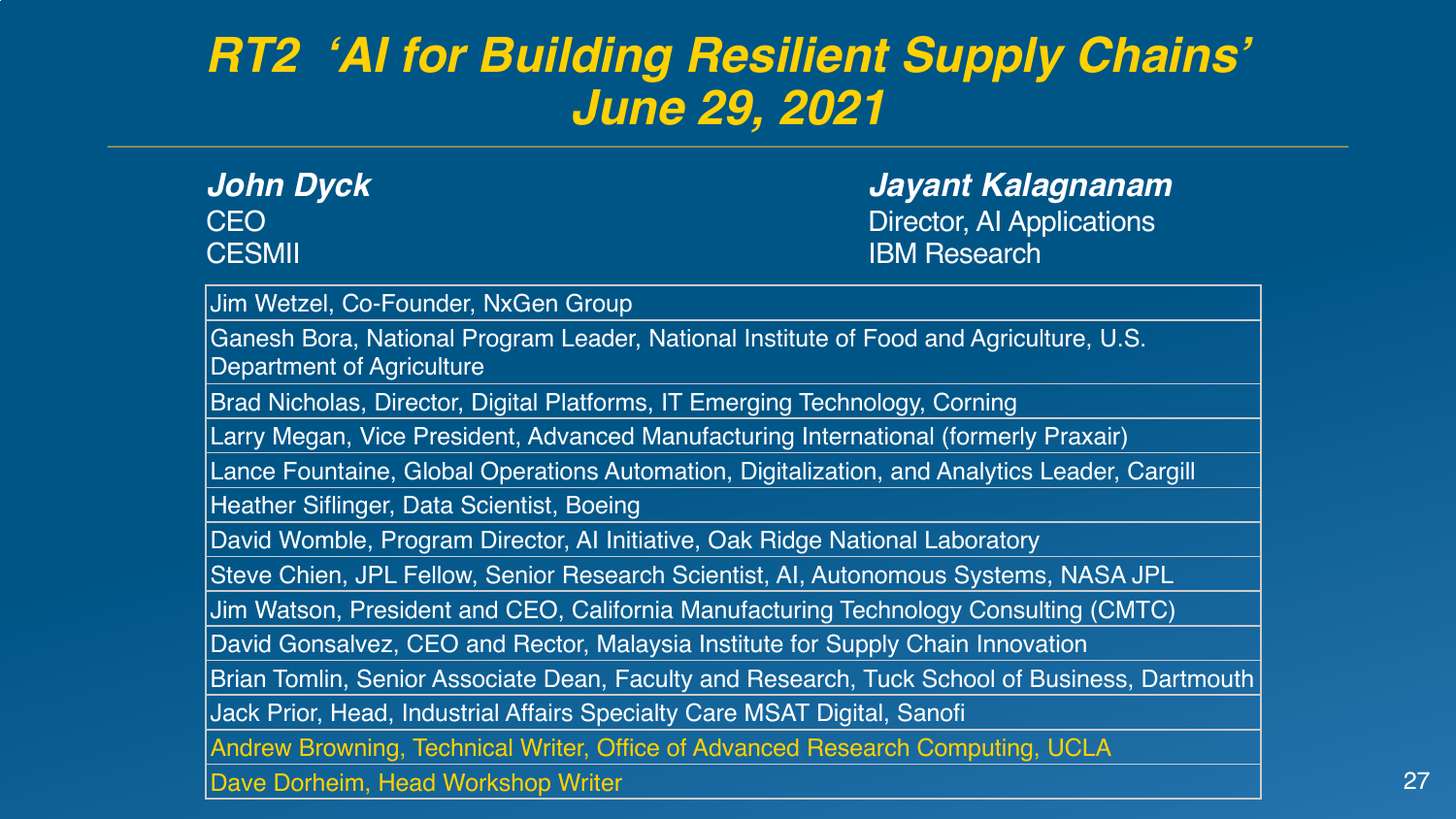

*What about resilient supply chains should we develop, measure, and make transparent to motivate both innovation (new supplier, product, capability opportunity) and resilience and how do we do it?*

- *1) The highest value propositions for AI in the resilient supply chain are generally characterized as multi-supply chain, inter-manufacturer visibility and cross supply chain monitoring and analytics. What do we mean by these and why would the industry want to change)?*
- *2) We agree that "AI" can facilitate the supply chain value propositions above (operational optimization, market identification opportunity, business agility). How do business models, value propositions, and industry capabilities align to motivate manufacturers to want to interact)?*
- *3) What are the business models for scaled AI implementation for SMM engagement in the resilient supply chain so all manufacturers can participate in the ecosystem data and models*?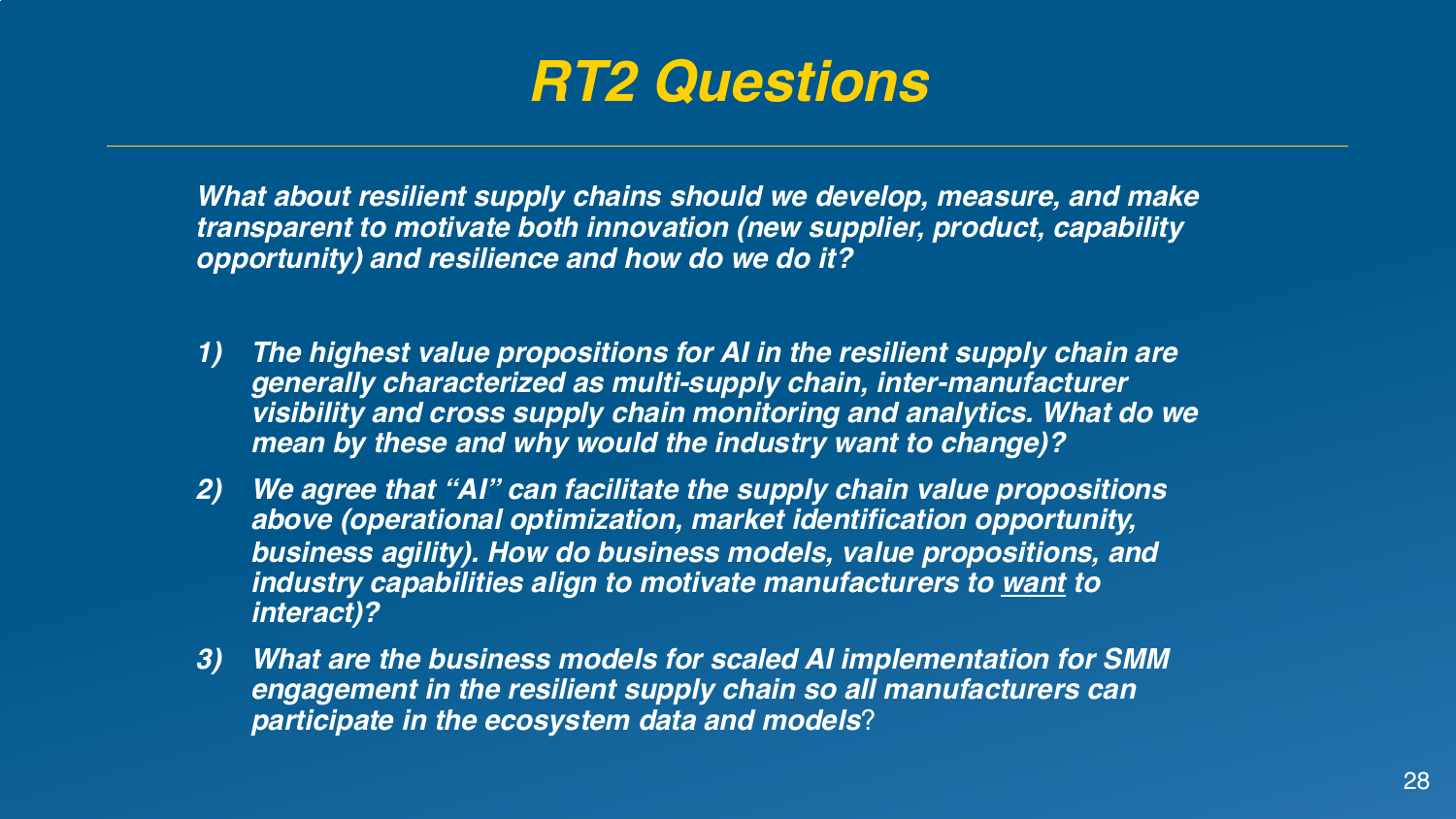*1. Why do we want to share data as an industry (e.g. weather data, cancer data, financial data)?* 

How do you categorize the specific types of manufacturing challenges or opportunities with respect to greatest benefit and readiness or ability to share and combine data for AI applications; what curated/contextualized data are of greatest value and how do we position for scaled availability and use of curated data?

### *2. How do we share data?*

With respect to the current options, how do they align with scaled use of shared data and AI models in a secure and privacy-preserved manner while providing assurances of intellectual property protection to cultivate trust across the industry?

*3. What drives/motivates the sharing of data?*

What are the business models for data sharing adoption to start and accelerate scaled AI implementation in the SMM supply chain so all manufacturers can participate in the ecosystem of data and models?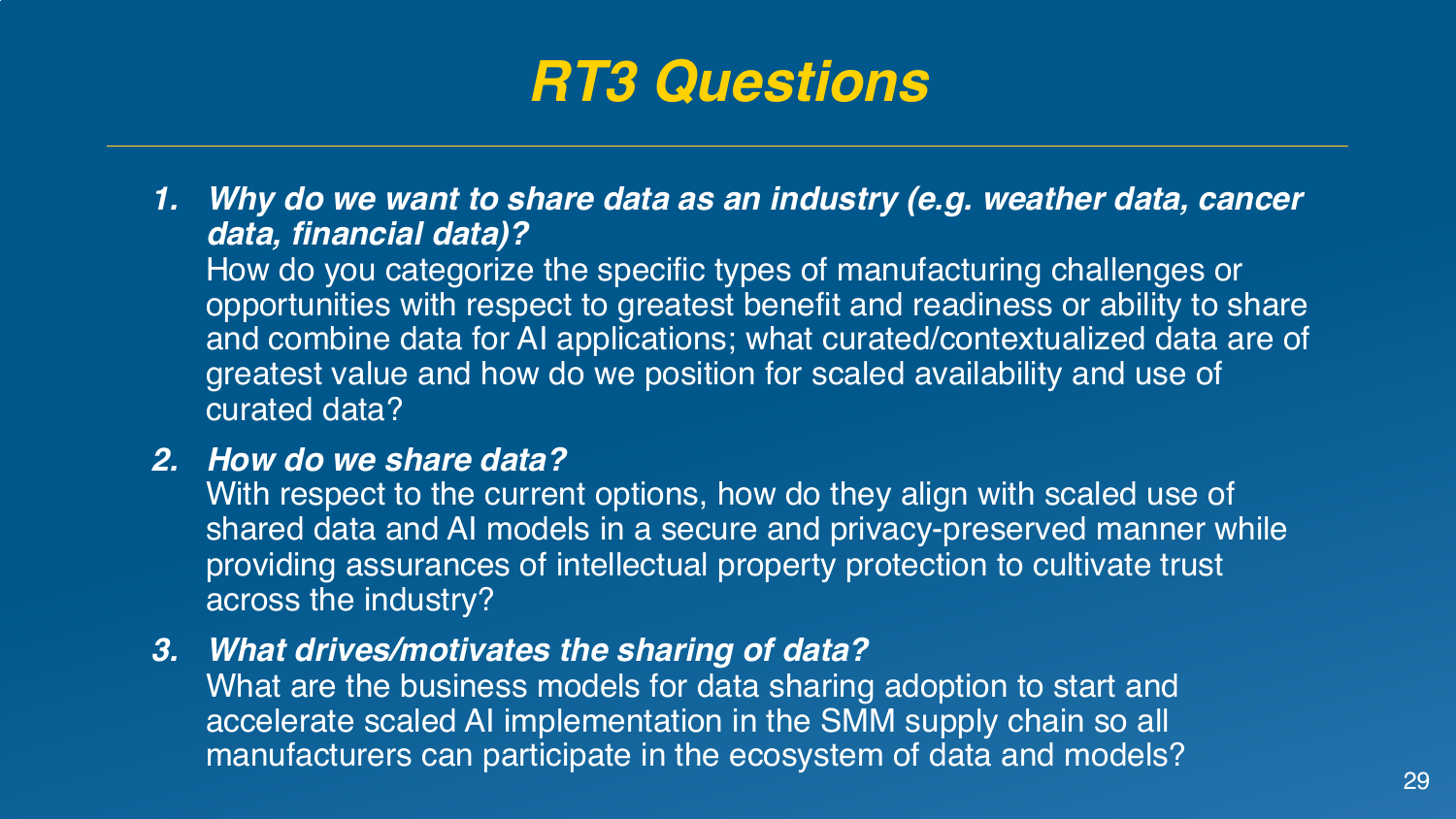### *1) Why do we want to share data as an industry (e.g. weather data, cancer data, financial data)?*

How do you categorize the specific types of manufacturing challenges or opportunities with respect to greatest benefit and readiness or ability to share and combine data for AI applications; what curated/contextualized data are of greatest value and how do we position for scaled availability and use of curated data?

- Within industry we can learn about user interface issues, user experience and opportunities for improvement.
- Industry may want to share data but is concerned about the unintended consequences (e.g. data set can be used to reverse engineer the part). What research can be done to help mitigate?
- Network building block relationships and interconnections can be important to build motifs for forming a decision.
- Manufacturers need guidance to start their AI journey and what data to collect, how it can be analyzed and then utilized.
- If the machine manufacturer can share data with the end-user and vice versa, AI models may be trained faster and predict maintenance and quality issues with more precision.
- Manufacturing maintenance logs in natural language have been examined by NIST and offer an AI opportunity that may be less likely to experience reverse engineering.
- How can AI help guide knowledge extraction from subject matter experts. Can it be generalized or is the issue machine specific? Can an AI assistant help interview people.
- Gamification of data collection and supplied information usage incentivization for the worker to support AI?
- User friendly ontologies could be used as a mapping tool.
- Cuality assurance in additive manufacturing could deliver value using AI to optimize the machine material interaction for each $^{30}$ layer.
- Data can facilitate research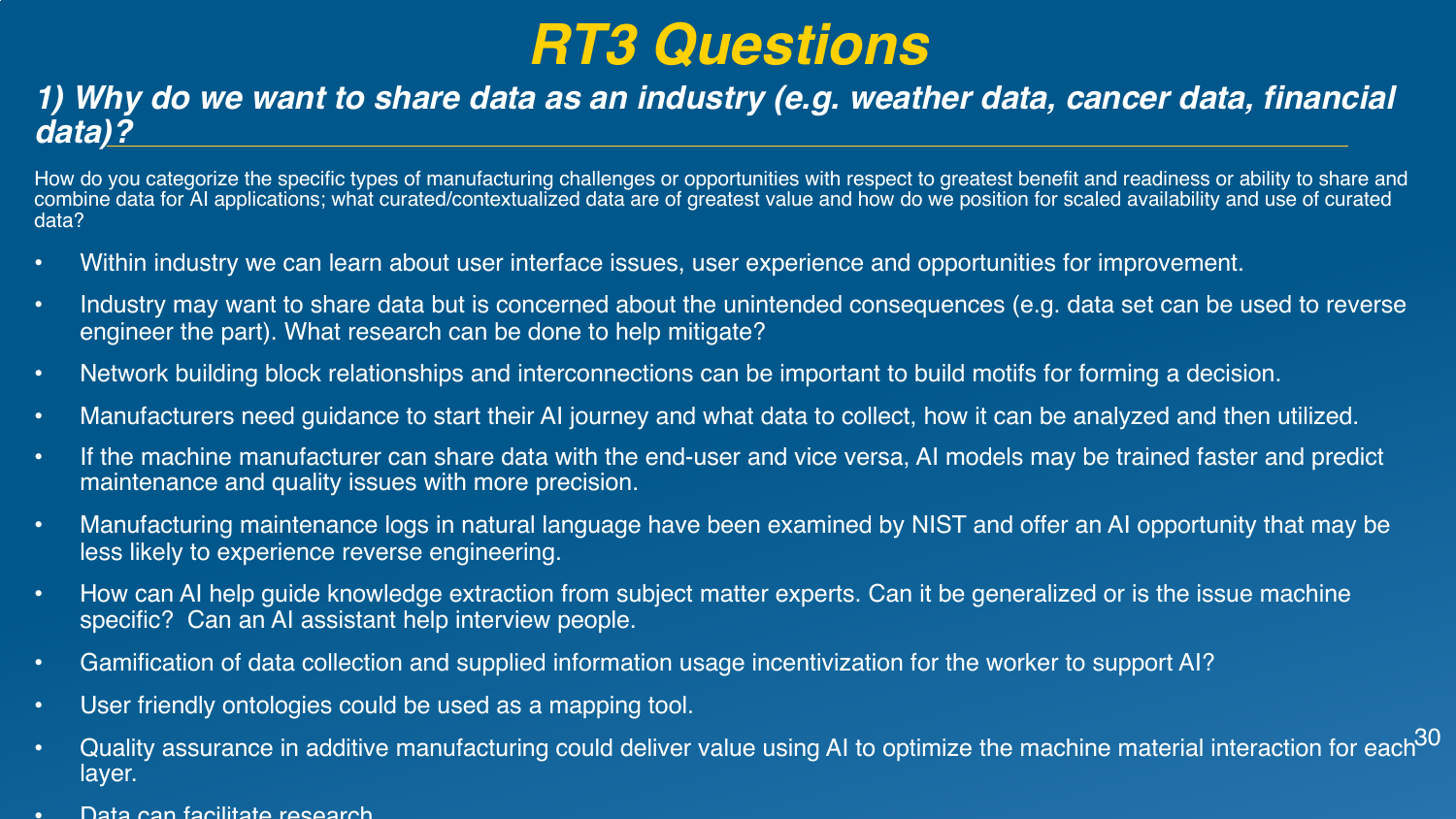# *RT3 Questions 2) How do we share data?*

With respect to the current options, how do they align with scaled use of shared data and AI models in a secure and privacy-preserved manner while providing assurances of intellectual property protection to cultivate trust across the industry?

- Why is there a disparity in the extent of data sharing across sectors and what can we do to enable manufacturing data sharing to a larger extent?
- Use cases where manufacturers benefited from other manufacturers could help others understand the benefits and value of data sharing.
- If the use case or demo is difficult to scale/generalize, its impact will be limited both internal and external to the manufacturer.
- Protecting data security vs. privacy may require different levels of protection.
- Common data standards, ontologies are needed for meta data structures to be effectively shared.
- Legal liability issues need to be understood and/or mechanisms like "Data Trusts" could be used.
- How do we leverage small size data that may be complex with large data with high signal to noise ratio and low dimensionality?
- Data generation needs to consider the complexity of the source and not lose the richness.
- Would federated learning help alleviate intellectual property issues? Should data from USG grants be broadly available?
- Receiver of data needs to be able to trust the data (source, maintenance and communication). Standards and methods to maintain trust in the data chain need to be developed.
- Smaller, focused data cooperatives may be a good way for SMMs to store and share data.
- Data curation is required. 31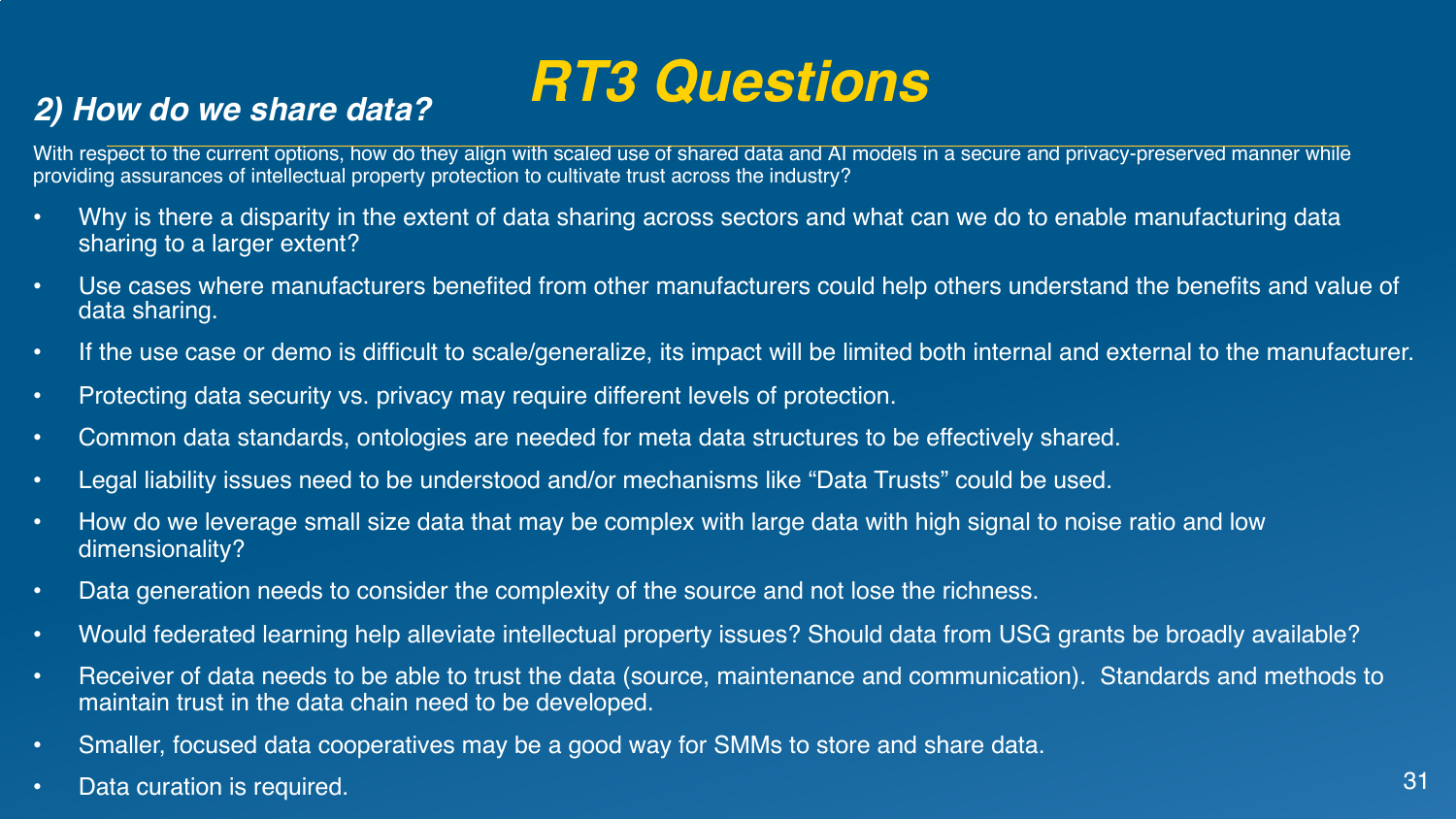### *3) What drives/motivates the sharing of data?*

What are the business models for data sharing adoption to start and accelerate scaled AI implementation in the SMM supply chain so all manufacturers can participate in the ecosystem of data and models?

- If the use case is understood and valued, there is much more interest in supporting with data.
- SMM adoption is often driven by the large OEMs who have developed successful use cases and cascaded the requirements.
- SMMs are concerned that they will not have enough resources to support multiple unique OEM processes.
- Certification and validation company relationships may offer a view of how to handle proprietary data.
- SMMs will be motivated by a return on investment and the ability to connect with their supply-chain.
- Non-certified/regulated industries/processes may offer a white-space for data sharing.
- Digital twin of a manufacturing process could be a strong motivator for the sharing of data.
- Clearly restricting or limiting the use of the data is a must.
- Requiring government funded research to provided curated data could provide a foundational trusted data set.
- SMMs are concerned they will be priced out of the market as AI applications become more prevalent.
- Bottom-up: recognize SMM needs, develop the right incentives, build track-record of success.
- Sustainability requirements may require more data sharing. **32** and 32 and 32 and 32 and 32 and 32 and 32 and 32 and 32 and 32 and 32 and 32 and 32 and 32 and 32 and 32 and 32 and 32 and 32 and 32 and 32 and 32 and 32 an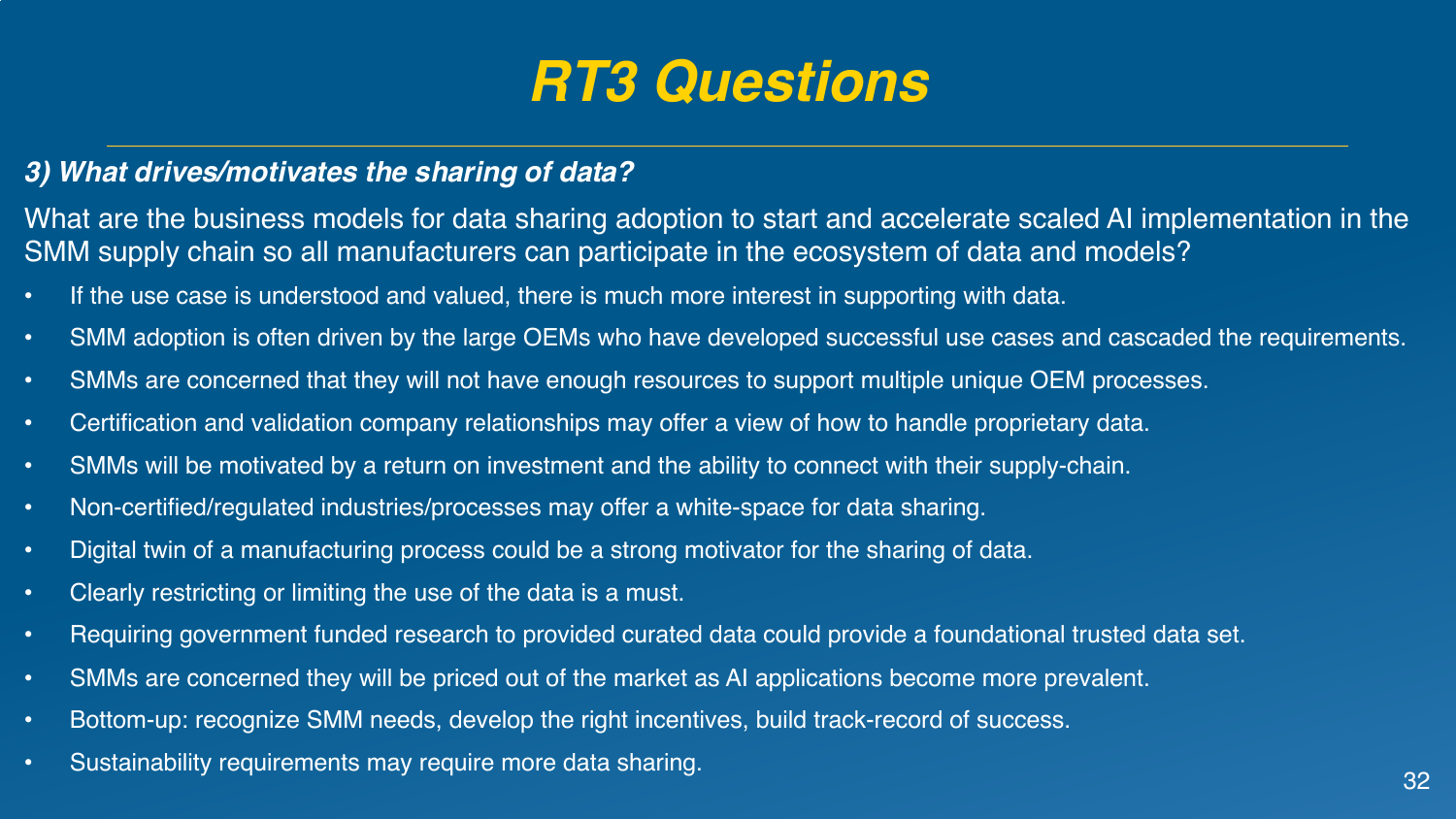# *Upcoming Roundtable Sessions*

| Date                  | <b>Roundtable</b>                              |
|-----------------------|------------------------------------------------|
| June 15 <sup>th</sup> | Al for the Factory Floor                       |
| June 29th             | Al for Building Resilient Supply Chains        |
| July 7th              | <b>Al for Industry-Wide Data Sharing</b>       |
| July 19th             | Al for Discovery of Capabilities and Solutions |